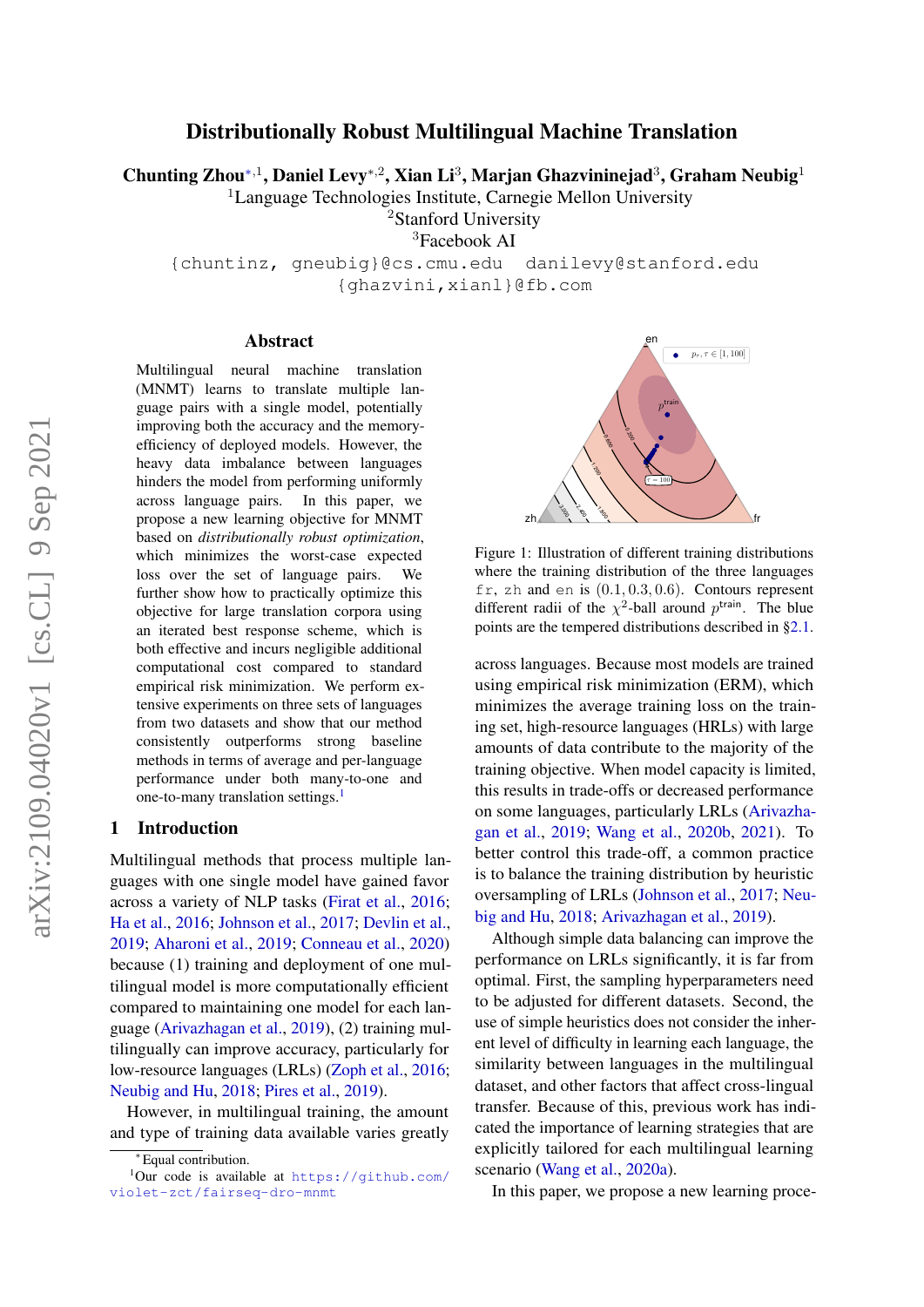dure for multilingual translation that automatically adjusts the training distribution of different languages using distributionally robust optimization (DRO) [\(Ben-Tal et al.,](#page-8-3) [2013a;](#page-8-3) [Duchi et al.,](#page-9-6) [2016\)](#page-9-6). In constrast to ERM, DRO casts learning as a game between the learner and an adversary, where the learner picks a model while the adversary picks the hardest data distribution for that model within an *uncertainty set* Q of potential distributions we wish to perform well on (which typically contains the training distribution  $P_0$ ).

We first demonstrate how to apply DRO to multilingual training by letting the adversary choose the relative weights of individual language pairs in the training objective. However, we empirically find that naively applying existing methods to multilingual learning yields inferior results to ERM, mostly because (1) standard DRO objectives tend to be overly conservative and only take into account language pairs with very large losses and (2) existing optimization algorithms for DRO essentially reweigh the gradients of examples in a mini-batch, which implicitly changes the scale of the learning rates. This hurts modern NLP models like Transformers [\(Vaswani et al.,](#page-10-4) [2017\)](#page-10-4) that are highly sensitive to learning rate schedules.

To remedy this, we propose both a novel training objective and a corresponding optimization algorithm amenable to the multilingual setting. Our objective is a variation on Group DRO of [Sagawa](#page-10-5) [et al.](#page-10-5) with a more flexible uncertainty set, parameterized by the  $\chi^2$ -divergence. To efficiently solve the min-max game, we propose an *iterated best response* scheme that, at each epoch, re-samples the training data according to the worst weighting for the current model parameters, and then runs ERM training on the re-sampled dataset. Our method which we refer to as  $\chi$ -IBR —incurs negligible additional computational cost compared to ERM.

While this method applies to essentially any multilingual task, we specifically demonstrate its benefit on three sets of language pairs from two multilingual machine translation datasets. We experimentally test these choices by comparing several objectives and optimization algorithms, and results show that our method consistently outperforms existing DRO procedures and various strong baselines.

## <span id="page-1-2"></span>2 Preliminaries

**Notation.** Throughout this paper,  $n$  denotes the training set size and  $d$  the number of parameters of the model. For  $m \in \mathbb{N}$ ,  $\Delta^m$  denotes the mdimensional simplex, i.e.  $\Delta^m := \{q \in \mathbb{R}^m, q_i \geq 0\}$ 0 and  $\sum_i q_i = 1$ . The data lies in  $\mathcal{X} \times \mathcal{Y}$  where  $(x, y) \in \mathcal{X} \times \mathcal{Y}$  consists of a source and target sentence pair with  $\mathbf{x} = (\mathbf{x}_1, \dots, \mathbf{x}_{L_{\mathbf{x}}})$  and  $\mathbf{y} = (\mathbf{y}_1, \dots, \mathbf{y}_{L_{\mathbf{y}}}).$  The function  $\ell : (\mathcal{X} \times \mathcal{Y}) \times$  $\mathbb{R}^d \to \mathbb{R}$  refers to the loss. We consider maximumlikelihood estimation, i.e. for a target sentence y with  $L_{\mathbf{v}}$  tokens, we define

<span id="page-1-1"></span>
$$
\ell(\mathbf{x}, \mathbf{y}; \theta) = -\frac{1}{L_{\mathbf{y}}} \sum_{i=1}^{L_{\mathbf{y}}} \log p(\mathbf{y}_i | \mathbf{x}, \mathbf{y}_{< i}; \theta)
$$

#### <span id="page-1-0"></span>2.1 Multilingual Machine Translation

In contrast to bilingual machine translation, which translates from a single source language  $S$  to a target language  $T$ , multilingual neural MT (MNMT) learns a single model to translate between  $N$  language pairs  $\{(S_1, T_1), \ldots (S_N, T_N)\}\.$  The training data  $D_{\text{train}}$  is the concatenation of the N parallel datasets, i.e.  $D_{\text{train}} = [D_1; D_2, \cdots; D_N]$ . We can then define the probability over each language pair  $p^{\mathsf{train}} \in \Delta^N$  as  $p^{\mathsf{train}}_i = \frac{|D_i|}{\sum_{j} |D_j|}$  $\frac{D_i}{\sqrt{D_j}}$ . We now describe two common training objectives for MNMT.

Empirical Risk Minimization (ERM). The simplest and most common approach for MNMT is to minimize the empirical loss over data points, which we will refer to as ERM. More precisely, we define the average loss on a parallel dataset  $D_i$  as

$$
\mathcal{L}(\theta; D_i) \coloneqq \frac{1}{|D_i|} \sum_{(\mathbf{x}, \mathbf{y}) \in D_i} \ell(\mathbf{x}, \mathbf{y}; \theta).
$$

ERM for multilingual models then corresponds to simply minimizing the loss over  $D$ , i.e. over all the aggregated parallel sentence pairs. This yields

$$
\widehat{\theta}_n^{\text{ERM}} \in \operatorname*{argmin}_{\theta} \mathcal{L}(\theta; D) = \sum_{i \leq N} p_i^{\text{train}} \mathcal{L}(\theta; D_i).
$$

Classical results in learning theory guarantee that, under mild assumptions, as n goes to infinity,  $\widehat{\theta}_n^{\text{ERM}}$ will show good performance on test sets with the same distribution as D. However, this does not guarantee that our model will perform adequately on individual parallel datasets. To remedy this issue, several works propose varying the sampling distribution—or equivalently the weighting of the parallel datasets in ERM—in order to encourage more uniform performance across language pairs.

Weighted Risk Minimization and Sampling Strategies. The amount of training data can vary significantly across language pairs. As a result,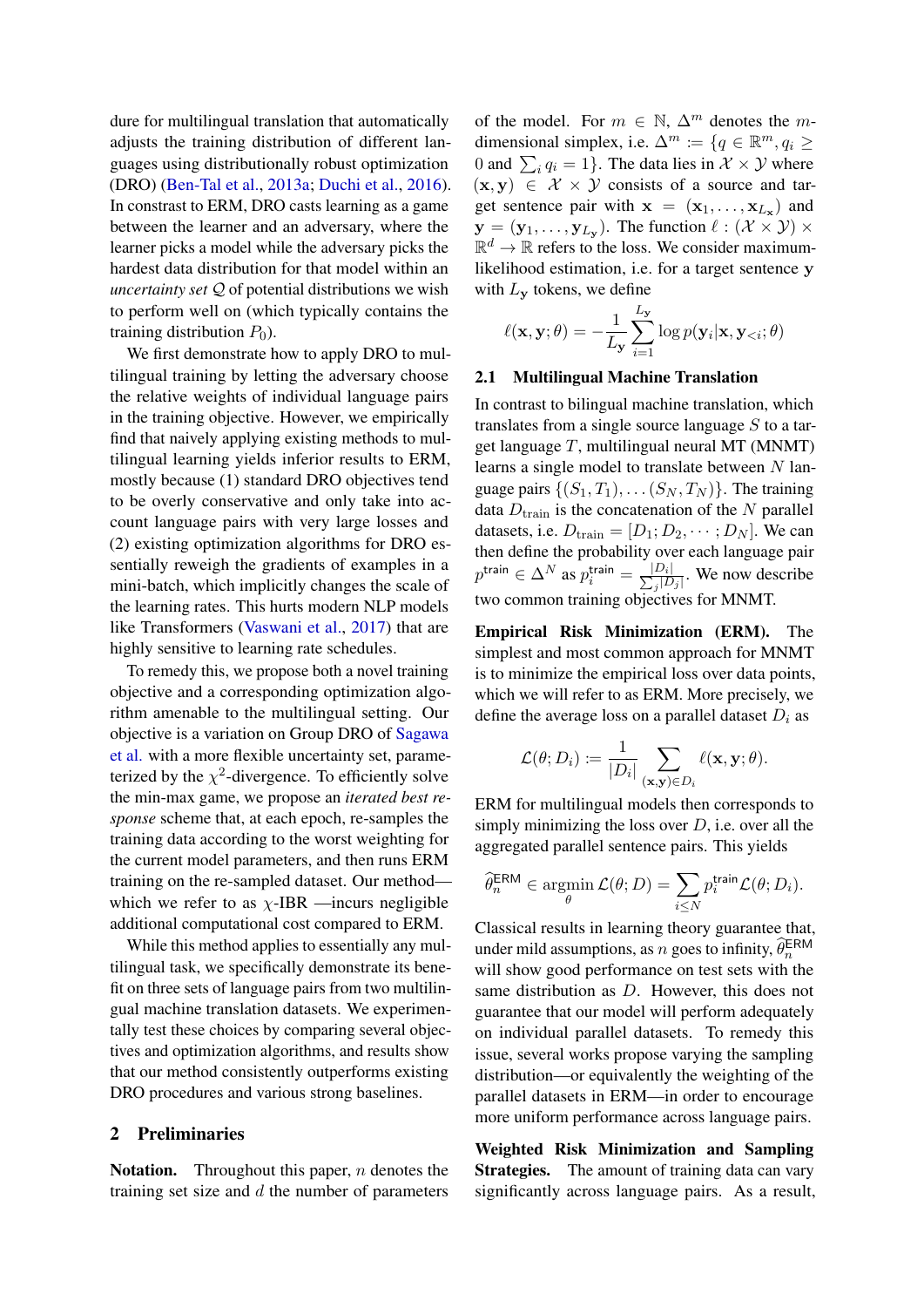in ERM training—i.e. optimizing for the average loss across sentence pairs—HRLs contribute most of the objective, resulting in poor performance on LRLs. Balancing the objective—or equivalently, the usage of training data—between HRLs and LRLs is important to maintain good performance across all languages [\(Devlin et al.,](#page-9-3) [2019;](#page-9-3) [Arivazha](#page-8-2)[gan et al.,](#page-8-2) [2019\)](#page-8-2). A commonly adopted approach in multilingual training is *temperature*-based sampling [\(Arivazhagan et al.,](#page-8-2) [2019;](#page-8-2) [Conneau et al.,](#page-8-1) [2020\)](#page-8-1) where the probability of sampling data from  $D_i$  is proportional to its data size exponentiated by a temperature term  $\tau$ , i.e.  $p_{\tau,i} = \frac{|D_i|^{1/\tau}}{\sum |D_i|^{1/\tau}}$  $\frac{|D_i|^{2/\tau}}{\sum_j |D_j|^{1/\tau}}$  (referred to as ERM with  $\tau$  in [§4\)](#page-4-0). This is equivalent to optimizing the re-weighted objective

$$
\mathcal{L}_{\tau}(\theta; D) = \sum_{i \leq N} p_{\tau,i} \mathcal{L}(\theta; D_i).
$$

As a result,  $\tau = 1$  corresponds to ERM where most of the contribution comes from the HRLs and  $\tau = \infty$  corresponds to sampling language pairs uniformly at random, i.e. with data from LRLs being over-sampled. This approach comes with three major drawbacks (1)  $\tau$  is an extra hyper-parameter that requires tuning for each MNMT instance to balance the performance across both HRLs and LRLs, (2) this heuristic sampling method does not consider the training dynamics of each language and how the optimal sampling distribution might evolve during the training process and (3) the parameterization of  $p_{\tau}$  is not only very constrained (essentially one degree of freedom), it is also only a function of the quantity of training data, which is too rigid to achieve the desired performance.

To resolve some of the above issues, the recently proposed MultiDDS [\(Wang et al.,](#page-10-3) [2020a\)](#page-10-3) uses a gradient-based meta-learning approach to learn the sampling distribution over language pairs to maximize gradient similarity with a multilingual development set. However, due to the necessity to calculate and store extra gradients, their approach comes at an increased computational and memory cost. In contrast,  $\chi$ -IBR enjoys the same computational complexity as ERM, and as we show in experiments it also largely outperforms MultiDDS.

## 2.2 Distributionally Robust Optimization

In contrast to ERM and related sampling strategies which optimize for a fixed training distribution. DRO aims to find a model  $\theta$  that performs well on an entire collection of potential test distributions Q (the *uncertainty set*). Formally, we wish to

$$
\underset{\theta}{\text{minimize}} \underset{Q \in \mathcal{Q}}{\text{sup}} \mathbb{E}_{(\mathbf{x}, \mathbf{y}) \sim Q} [\ell(\mathbf{x}, \mathbf{y}; \theta)]. \tag{1}
$$

Originating from operations research [\(Delage](#page-9-7) [and Ye,](#page-9-7) [2010;](#page-9-7) [Ben-Tal et al.,](#page-8-3) [2013a](#page-8-3)[,b;](#page-8-4) [Bertsimas](#page-8-5) [et al.,](#page-8-5) [2018\)](#page-8-5), DRO is a promising way to tackle robustness in a variety of machine learning and NLP problems [\(Hashimoto et al.,](#page-9-8) [2018;](#page-9-8) [Oren et al.,](#page-9-9) [2019;](#page-9-9) [Levy et al.,](#page-9-10) [2020\)](#page-9-10).

We present here a recent variant, Group DRO, developed by [Sagawa et al.](#page-10-5) [\(2020\)](#page-10-5) which incorporates additional information about the data distribution to define more meaningful uncertainty sets. Abstractly, this method assumes a collection of distributions over subpopulations  $\{P_g\}_{g\in\mathcal{G}}$ such that the training distribution is a mixture of these subpopulations. Importantly, it assumes that this *group structure* is observed. The Group DRO objective then minimizes the worst-case loss over these groups, which is equivalent to [\(1\)](#page-1-1) with  $\mathcal{Q} = {\sum_{g \in \mathcal{G}} q_g P_g : q \in \Delta^{|\mathcal{G}|}}$ , or equivalently, all possible mixtures of the distributions over subpopulations. In MNMT, the  $N$  language pairs at our disposal naturally correspond to groups; thus the Group DRO objective can be defined as

<span id="page-2-0"></span>
$$
\mathcal{L}^{\text{GDRO}}(\theta; D) = \max_{i \in [N]} \mathcal{L}(\theta; D_i). \tag{2}
$$

In other words, Group DRO wishes to find a model θ that performs well for the *worst* language pair. [Oren et al.](#page-9-9) [\(2019\)](#page-9-9) propose a related but less conservative objective, CVaR-Group DRO at level  $\alpha \in [0, 1]$  which, considers instead the average of the  $\lceil \alpha N \rceil$  largest group losses.

# 3 Methods for Distributionally Robust Multilingual Learning

As we previewed in [§2,](#page-1-2) Group DRO is a natural objective for the multilingual setting. However, in experiments we found that naively applying existing DRO objectives fails to achieve performance on par with strong baselines, often improving results on language pairs with high losses but sacrificing too much performance overall. Our main contribution is showing how to successfully apply DRO to the MNMT setting, and to the best of our knowledge, our work is the first to do so. To that end, our methodological contributions are two-fold: (i) we first describe the shortcomings of the Group DRO objective [\(2\)](#page-2-0), then propose a related training criterion that addresses these issues, (ii) we describe an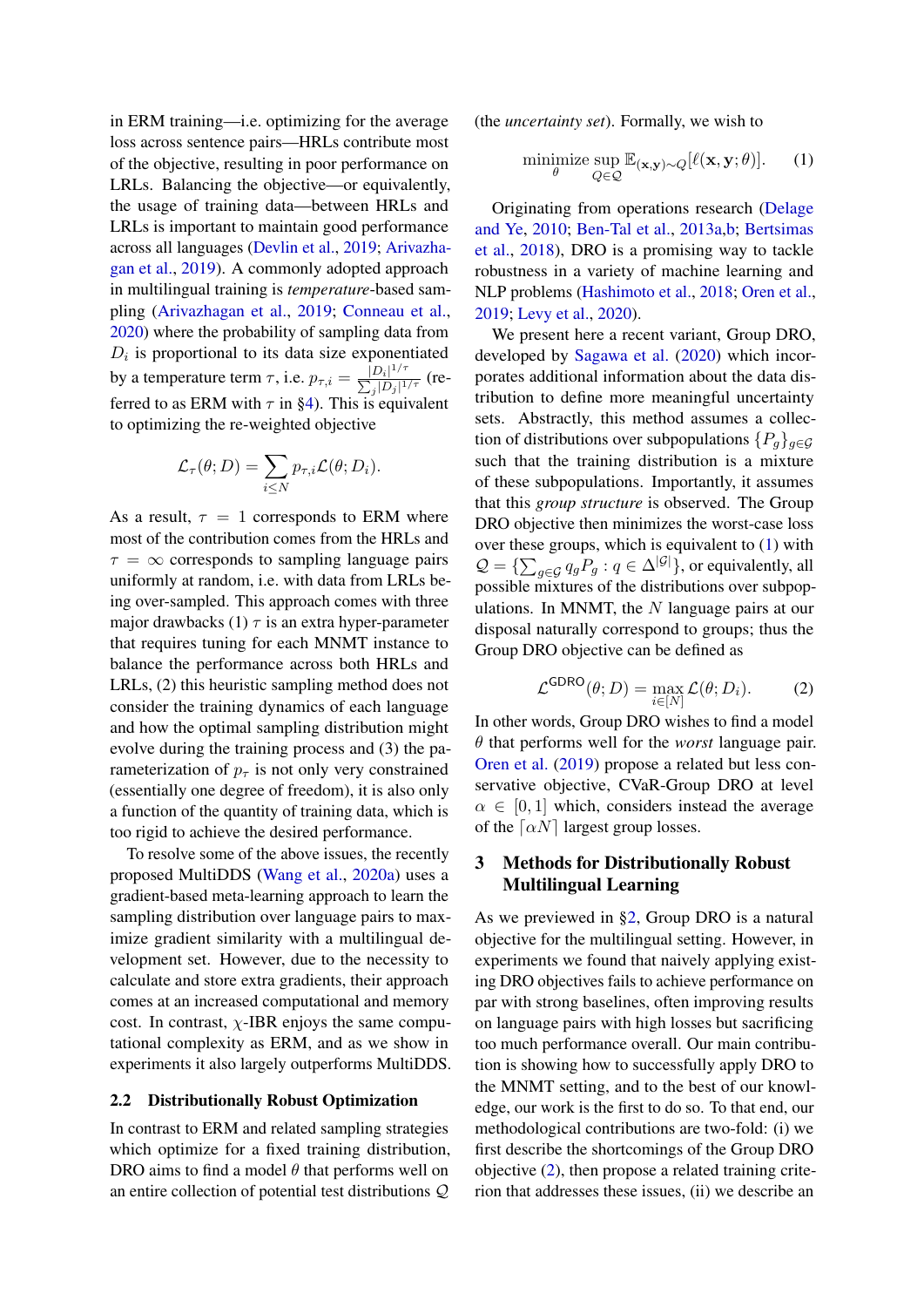optimization algorithm to solve the min-max optimization problem that is amenable to the MNMT setting.

# 3.1  $\chi^2$ -Group DRO

Shortcomings of Group DRO. A weakness of the objective  $(2)$  is that apart from the language pair with largest loss, the objective does not take into account the value of the loss on the other language pairs. To illustrate this, consider this example with  $N = 3$  language pairs and suppose that there exists two parameters  $\theta_1$  and  $\theta_2$  with the following loss:

$$
\mathcal{L}(\theta_1; D_1) = 0.1, \mathcal{L}(\theta_1; D_2) = 0.1, \mathcal{L}(\theta_1; D_3) = 1.1 \mathcal{L}(\theta_2; D_1) = 1.0, \mathcal{L}(\theta_2; D_2) = 1.0, \mathcal{L}(\theta_2; D_3) = 1.0
$$

We have that  $\mathcal{L}^{GDRO}(\theta_1; D) = 1.1$  but  $\mathcal{L}^{\text{GDRO}}(\theta_2;D) = 1.0$ . Consequently, the Group DRO objective will prefer  $\theta_2$  to  $\theta_1$  while clearly one would pick  $\theta_1$  over  $\theta_2$  in most practical cases. The aforementioned CVaR-Group DRO also exhibits this behavior and ignores the values of the language pairs not in the largest  $\alpha$ -fraction.

To address this issue, let us rewrite the objective

$$
\mathcal{L}^{\text{GDRO}}(\theta; D) = \max_{q \in \Delta^N} \sum_{i \leq N} q_i \mathcal{L}(\theta; D_i),
$$

where the equality holds because the optimal weighting just puts all the mass on the language with largest loss. A natural way to make the objective less conservative is to instead take the maximum over a *subset* of the simplex  $U \subset \Delta^N$ . This leads to the following objective

$$
\mathcal{L}^{\mathcal{U}}(\theta; D) = \sup_{q \in \mathcal{U}} \sum_{i \le N} q_i \mathcal{L}(\theta; D_i). \tag{3}
$$

Different choices of  $U$  will yield different objectives with different robustness properties. Note that this is a general formulation as  $\mathcal{U} = \{p^{\text{train}}\}$ reduces to the ERM objective, while  $U_{\alpha} = \{q :$  $\|q/p^{\text{train}}\|_{\infty} \leq 1/\alpha$  corresponds to the CVaR-Group DRO of [Oren et al.](#page-9-9) [\(2019\)](#page-9-9). We would like to choose  $U$  such that optimizing this objective results in models with better performance on language pairs with large losses (typically LRLs) without significant degradation of average performance.

To this end, we turn to a common and flexible choice for  $U: f$ -divergence balls [\(Csiszár,](#page-8-6) [1967\)](#page-8-6) of radius  $\rho > 0$  around  $p^{\text{train}}$ , namely

$$
\mathcal{U}_{\rho}^{f} \coloneqq \{q : D_{f}(q, p^{\text{train}}) \leq \rho\},\tag{4}
$$

where  $D_f(q, p) := \sum_{i \leq N} p_i f(q_i/p_i)$ . In particular, we propose using the  $\chi^2$ -divergence which corresponds to  $f(t) = \frac{1}{2}(t-1)^2$  and define  $\chi^2(q,p) = \frac{1}{2} \sum_i p_i (q_i/p_i - 1)^2$  with its corresponding uncertainty set  $\mathcal{U}_{\rho}^{\chi^2}$ . The  $\chi^2$ -divergence has a long history [\(Ben-Tal et al.,](#page-8-4) [2013b\)](#page-8-4) and previous work shows that minimizing the robust loss with the  $\chi^2$ -uncertainty set enjoys favorable statistical properties such as optimally trading-off bias and variance [\(Duchi and Namkoong,](#page-9-11) [2019\)](#page-9-11) or guaranteeing robustness and fairness [\(Hashimoto et al.,](#page-9-8) [2018;](#page-9-8) [Duchi and Namkoong,](#page-9-12) [2020\)](#page-9-12). We refer to the objective  $\mathcal{L}^{U_{\rho}^{\chi^2}}$  as the  $\chi^2$ -Group DRO. Going back to the toy example, setting  $\rho = 0.1$ , yields that  $\mathcal{L}^{U_{\rho}^{\chi^2}}(\theta_1; D) = 0.64$  while  $\mathcal{L}^{U_{\rho}^{\chi^2}}(\theta_2; D) = 1.0$ . With the  $\chi^2$ -uncertainty set, the objective rightly prefers  $\theta_1$  to  $\theta_2$  and takes into account all the losses and not only the largest. We further confirm these intuitions and show in [§4](#page-4-0) and [§5](#page-6-0) that this is a suitable choice of uncertainty set for MNMT.

### <span id="page-3-1"></span>3.2 Optimization algorithm

Desiderata of the optimization algorithm. Minimizing the objective [\(3\)](#page-3-0) effectively corresponds to a min-max optimization problem. Even in the relatively simple convex-concave setting, these are generally harder to solve than convex minimization problems. Recall that we want to

minimize 
$$
\sup_{q:\chi^2(q,p^{\text{train}})\leq\rho} \sum_{i\leq N} q_i \mathcal{L}(\theta; D_i)
$$
. (5)

<span id="page-3-0"></span>Due to the architectures we consider in MNMT, we wish for an algorithm that effectively changes the sampling distribution over mini-batches of data instead of importance-weighting the gradients. Indeed, standard MT architectures such as the Transformer [\(Vaswani et al.,](#page-10-4) [2017\)](#page-10-4) are extremely sensitive to learning rate schedules and we empirically observe that importance-weighting the gradients result in poor performance.

The canonical way to solve min-max problem is via primal-dual methods (PD) [\(Nemirovski et al.,](#page-9-13) [2009\)](#page-9-13) (see background in Appendix [B\)](#page-11-0), where at each step t, one keeps two vectors  $(\theta_t, q_t)$  and alternates between a gradient descent step on  $\theta_t$ and a gradient ascent step on  $q_t$ . One can perform these updates efficiently as they only require *unbiased stochastic gradient estimate* of the loss w.r.t.  $\theta_t$  and  $q_t$ . To obtain unbiased gradient estimate of the loss w.r.t.  $\theta_t$ , one either has to, at each step, sample a mini-batch of examples from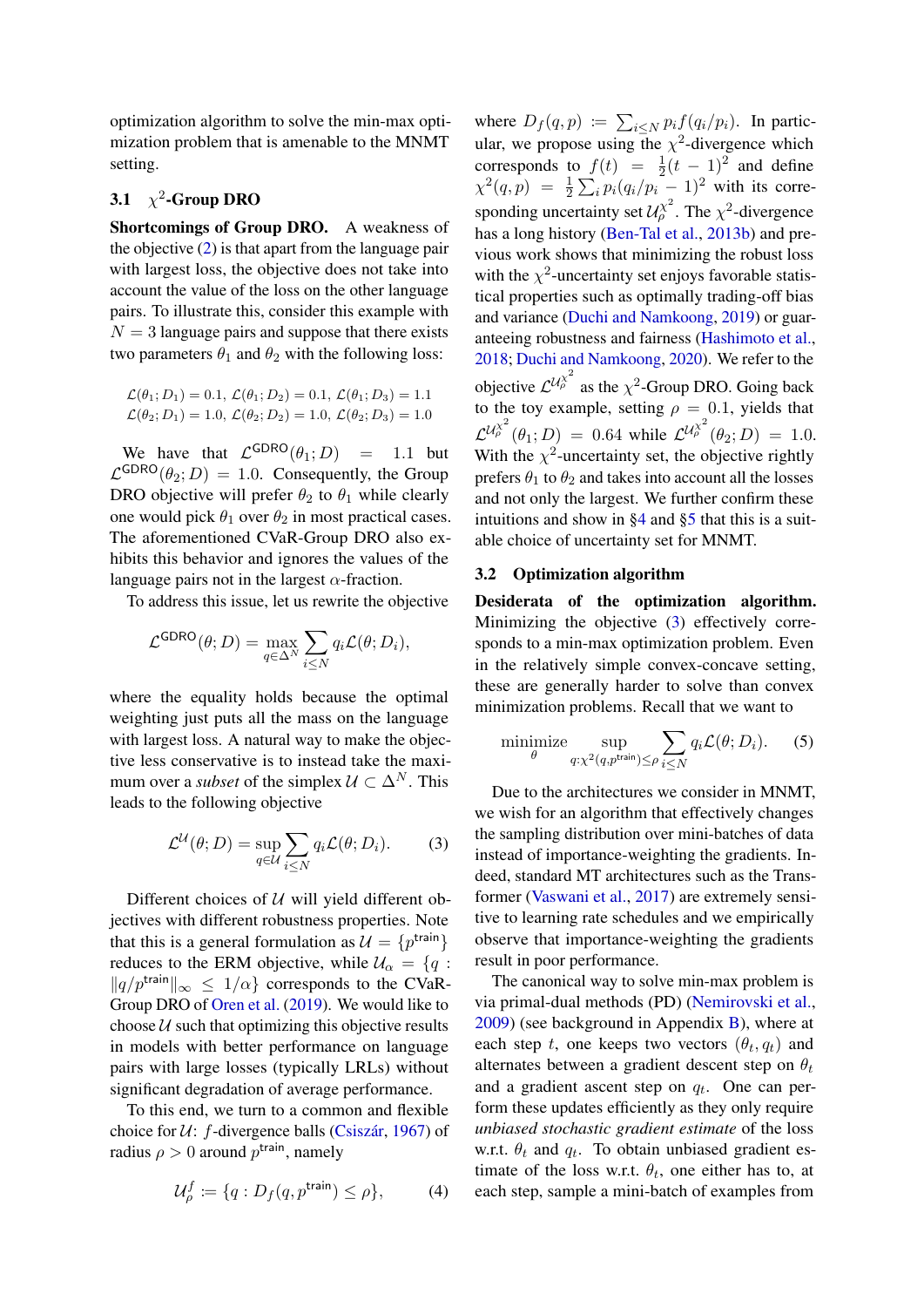Multinomial $(q_t)$  and return the gradient of the loss or sample a mini-batch from Multinomial $(p^{\text{train}})$ and importance-weight the gradient.

As previously mentioned, the latter is not suitable for Transformer-type architectures. The former option is not ideal as it is more convenient for an algorithm to decide the sequence of minibatches every epoch rather than every optimizer step as this integrates much more smoothly with data loaders in deep learning frameworks, especially when doing distributed training. As a result, we posit that primal-dual algorithms are not an adequate choice for optimizing DRO-type objectives in our setting. We further discuss this point in [§5.](#page-6-0)

To circumvent this issue, we consider a different optimization algorithm which we refer to as *iterated best response* (IBR), where, instead of doing a single gradient descent and ascent step, we iterate between (approximately) solving the maximization (resp. minimization) on q (resp.  $\theta$ ), while keeping  $\theta_t$  (resp.  $q_t$ ) fixed. This is similar in spirit to algorithms in the game theory literature where individuals play the optimal strategy (best response) assuming everyone else's strategies remain constant. Under some mild assumptions, this procedure converges to the equilibrium of the game [\(Roughgar](#page-9-14)[den,](#page-9-14) [2016\)](#page-9-14). Formally, we alternate between

$$
\theta^{t+1} \leftarrow \operatorname*{argmin}_{\theta} \sum_{i} q_i^t \mathcal{L}(\theta; D_i) \tag{6}
$$

$$
q^{t+1} \leftarrow \underset{q:\chi^2(q,p^{\text{train}}) \leq \rho}{\operatorname{argmax}} \sum_{i} q_i \mathcal{L}(\theta^{t+1}; D_i). \quad (7)
$$

Practical implementation. As we show in Appendix [A,](#page-11-1) given the values of the loss, the q-update [\(7\)](#page-4-1) is computed to accuracy  $\epsilon$  in  $O(N \log(1/\epsilon))$  steps. Indeed, by taking the dual [\(Boyd and Vandenberghe,](#page-8-7) [2004\)](#page-8-7) of [\(7\)](#page-4-1), we transform the N-dimensional problem into a onedimensional root-finding procedure over the dual variable which we efficiently solve with a bisection. We provide the details in Appendix [A.](#page-11-1) Note that computation cost is negligible compared to computing the gradient of the loss. We implement the  $\theta$ -update of [\(6\)](#page-4-2) by running a training epoch on a *re-sampling* of the training set D according to  $q^{t+1}$ .

To compute the loss values  $\{\mathcal{L}(\theta_t; D_i)\}_{i \leq N}$ , necessary to perform the q-update, one needs to compute the loss  $\ell(\mathbf{x}, \mathbf{y}; \theta_t)$  for every single example  $(x, y) \in D$ . This is prohibitively expensive to compute at every epoch. To avoid this, we keep track of the (approximate) historical values of the

#### <span id="page-4-3"></span>Algorithm 1 Iterated Best Response

- 1: **Input:** N parallel datasets  $D_1, \ldots, D_N$ , radius of the uncertainty set  $\rho$ , number of epochs T, learning rate schedule  $\{\eta_{t,j}\}_{t\leq T, j\leq n}$ , baseline loss  $\{b_i\}_{i\leq N}$ , EMA parameter  $\lambda \in [0, 1]$ .
- 2: Set  $p_i^{\text{train}} \leftarrow |D_i|/(\sum_j |D_j|)$ .
- 3: Set  $q^0 \leftarrow p^{\text{train}}$  and  $\widehat{\mathcal{L}}_i \leftarrow 0$  for  $i \in [N]$ .
- 4: Initialize  $\hat{\theta}^0$ .
- 5: for  $t = 0, ..., T 1$  do
- 6: {Construction of  $D(q^t)$ }
- 7: Set  $n(q^t)_i \leftarrow \lceil N \cdot q_i^{\overline{t}} \rceil$ .
- 8: Sample  $n(q^t)_i$  data points from  $D_i$  and add them to  $D(q^{\tilde{t}})$  for  $i \in [N]$ .
- 9:  $D(q^t) \leftarrow$  Shuffle $(D(q^t))$ .
- 10: { $\theta$  and  $\hat{\mathcal{L}}$ -update}<br>11: **for** (**x**<sub>i</sub>, **y**<sub>i</sub>)  $\in$  *D*(
- 11: for  $(\mathbf{x}_j, \mathbf{y}_j) \in D(q^t)$  do 12: Let k be the language pair of  $(\mathbf{x}_j, \mathbf{y}_j)$ .
- 13:  $t^{t,j} \leftarrow \theta^{t,j-1} - \eta_{t,j} \nabla \ell(\mathbf{x}_j, \mathbf{y}_j ; \theta^{t,j-1}).$
- 14:  $\widehat{\mathcal{L}}_k \leftarrow \lambda \cdot \ell(\mathbf{x}_j, \mathbf{y}_j; \theta^{t, j-1}) + (1 \lambda) \cdot \widehat{\mathcal{L}}_k.$
- 15: end for
- 16: {q-update}
- $17:$  $t^{t+1} \leftarrow \operatorname{argmax}_{q: \chi^2(q, p^{\mathsf{train}})} \sum_{i \leq N} q_i \left( \widehat{\mathcal{L}}_i - b_i \right)$
- 18:  $t+1,0 \leftarrow \theta^{t,|D(q^t)|}.$
- 19: end for

20: Return 
$$
\theta^{T,0}
$$
.

token-level loss  $\mathcal{L}_k$  on each language pair k with an exponential moving average (EMA) (see line 14 in Algorithm [1\)](#page-4-3). We precisely describe our implementation in Algorithm [1.](#page-4-3) We see that it respects our desiderata and comes at no computational cost. In [§5,](#page-6-0) we compare primal-dual and iterated best response for various uncertainty sets.

<span id="page-4-2"></span><span id="page-4-1"></span>Subtracting the baseline. [Oren et al.](#page-9-9) propose subtracting a per-group scalar—which we refer to as a baseline—to each group loss before taking the maximum over  $q$ . They learn this baseline using a generative bi-gram model on each group. Recall that  $\hat{\theta}^{ERM}$  is the parameter we obtain when we minimize the average loss and define  $\hat{\theta}^{\tau}$  when optimizing  $\mathcal{L}_{\tau}$ . In this work, we propose using  $b_i = \mathcal{L}(\widehat{\theta}^{\text{ERM}}; D_i)$  or  $b_i = \mathcal{L}(\widehat{\theta}^{\tau}; D_i)$ . Intuitively, the baseline corresponds to the minimum performance we wish for our model on the given group and as such the loss obtained with ERM and its temperature variants are natural candidates. We show in [§5](#page-6-0) that these yield significant improvement and conveniently make our method more robust to the choice of  $\rho$ . We leave different (potentially learned) choices of baseline to future work.

#### <span id="page-4-0"></span>4 Experiments

#### 4.1 Datasets

We evaluate the proposed method on two datasets: the 58-languages TED talk corpus [\(Qi et al.,](#page-9-15) [2018\)](#page-9-15)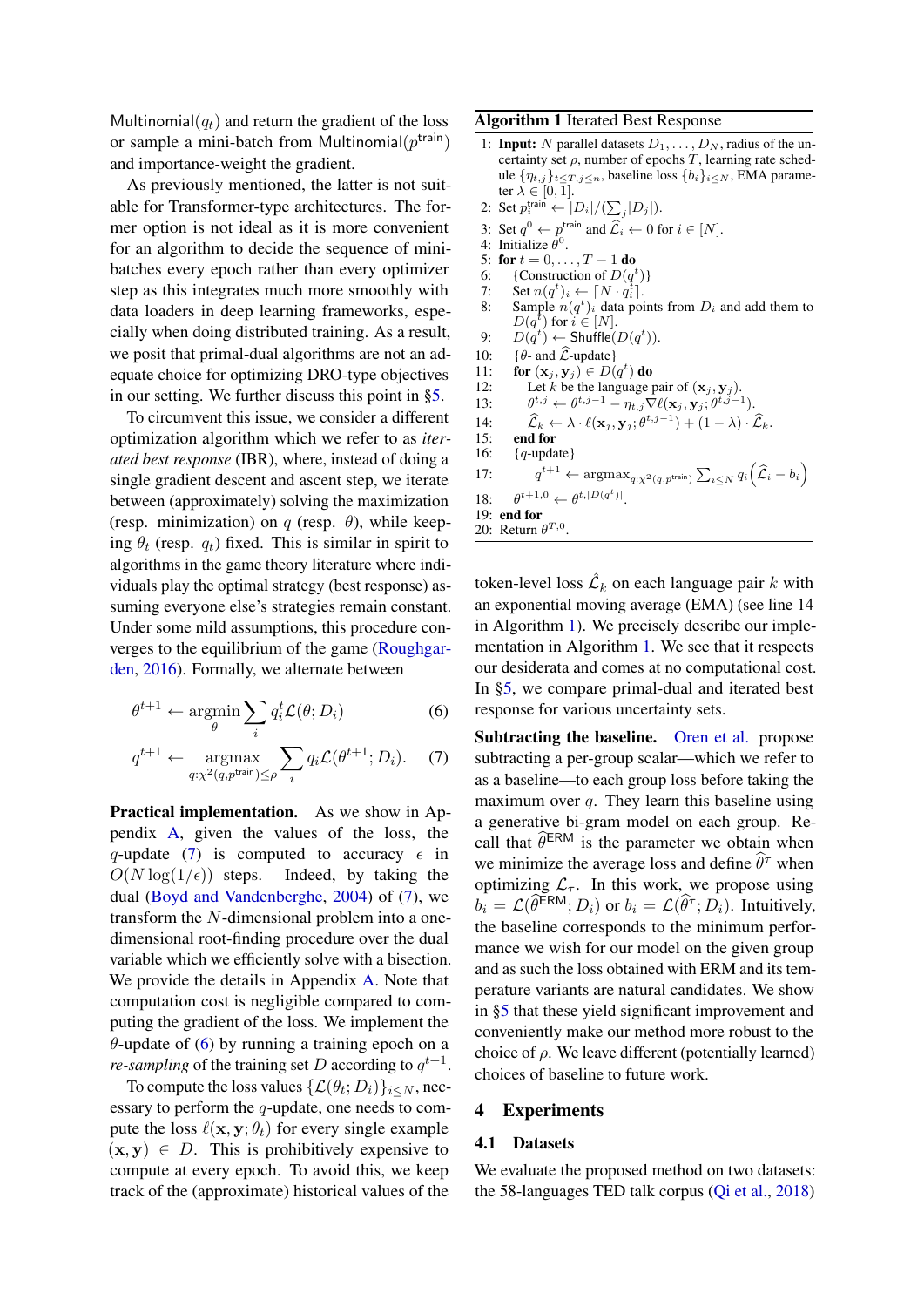<span id="page-5-2"></span>

|                      | <b>Method</b>   | aze<br>0.004 | bel<br>0.006 | glg<br>0.013 | slk<br>0.081 | tur<br>0.240 | rus<br>0.274 | por<br>0.243 | ces<br>0.136 | Avg   |
|----------------------|-----------------|--------------|--------------|--------------|--------------|--------------|--------------|--------------|--------------|-------|
| $any \rightarrow en$ | ERM $(\tau=1)$  | 14.11        | 20.14        | 31.94        | 32.47        | 27.18        | 25.68        | 45.26        | 30.26        | 28.38 |
|                      | <b>MultiDDS</b> | 14.97        | 20.60        | 31.70        | 32.54        | 26.56        | 25.40        | 44.67        | 29.79        | 28.28 |
|                      | $\chi$ -IBR     | 14.68        | 19.98        | 31.89        | 33.16        | 27.76        | 26.08        | 45.33        | 30.76        | 28.71 |
| $en \rightarrow anv$ | ERM $(\tau=1)$  | 7.61         | 12.68        | 24.79        | 25.24        | 16.79        | 20.80        | 40.84        | 22.93        | 21.46 |
|                      | <b>MultiDDS</b> | 8.04         | 15.04        | 26.60        | 25.19        | 16.32        | 20.44        | 40.47        | 22.93        | 21.88 |
|                      | $\chi$ -IBR     | 8.49         | 13.84        | 25.77        | 26.09        | 16.78        | 21.59        | 41.38        | 23.70        | 22.21 |
|                      | <b>Method</b>   | bos<br>0.007 | mar<br>0.017 | hin<br>0.033 | mkd<br>0.045 | ell<br>0.237 | bul<br>0.308 | fra<br>0.340 | kor<br>0.363 | Avg   |
| $any \rightarrow en$ | ERM $(\tau=1)$  | 24.79        | 12.12        | 23.76        | 34.32        | 39.17        | 40.17        | 41.08        | 20.19        | 29.45 |
|                      | MultiDDS        | 26.39        | 12.62        | 24.62        | 34.65        | 38.46        | 39.71        | 40.60        | 19.46        | 29.56 |
|                      | $\chi$ -IBR     | 25.12        | 12.52        | 24.42        | 34.47        | 39.42        | 40.24        | 40.98        | 20.72        | 29.74 |
| $en \rightarrow any$ | ERM $(\tau=1)$  | 16.29        | 5.59         | 16.83        | 26.42        | 33.22        | 35.79        | 39.68        | 9.09         | 22.86 |
|                      | MultiDDS        | 17.96        | 5.61         | 17.44        | 25.98        | 32.72        | 35.28        | 39.57        | 8.96         | 22.94 |
|                      | $\chi$ -IBR     | 17.33        | 5.59         | 16.90        | 28.02        | 33.82        | 36.37        | 40.35        | 9.13         | 23.44 |

Table 1: BLEU scores of the best ERM model (among  $\tau = 1/5/100$ ,  $\tau = 5/100$  are significantly worse than  $\tau = 1$ , thus we omit these results), MultiDDS [\(Wang et al.,](#page-10-3) [2020a\)](#page-10-3) and our approach on the test sets of the TED dataset. Bold (resp. underlined) values indicate the best (resp. second best) performance for each language pair. Values under the language codes are the proportion of the language in the training data.

<span id="page-5-3"></span>

|                  | $any \rightarrow en$ |       |       |       |       | $en \rightarrow$ any |       |       |       |       |
|------------------|----------------------|-------|-------|-------|-------|----------------------|-------|-------|-------|-------|
| <b>Method</b>    | deu                  | fra   | tam   | tur   | Avg   | deu                  | fra   | tam   | tur   | Avg   |
| ERM $(\tau=1)$   | 29.98                | 30.32 | 15.81 | 19.85 | 23.99 | 23.82                | 33.09 | 9.28  | 13.29 | 19.87 |
| ERM $(\tau=5)$   | 29.25                | 31.60 | 16.31 | 21.89 | 24.76 | 22.67                | 32.36 | 10.04 | 16.09 | 20.29 |
| ERM $(\tau=100)$ | 28.75                | 30.71 | 15.80 | 22.44 | 24.43 | 22.02                | 31.65 | 10.41 | 16.44 | 20.13 |
| <b>MultiDDS</b>  | 29.31                | 31.41 | 16.12 | 21.43 | 24.57 | 22.99                | 31.55 | 10.09 | 14.51 | 19.79 |
| $\chi$ -IBR      | 29.67                | 31.75 | 16.48 | 22.33 | 25.06 | 23.45                | 33.16 | 10.73 | 15.53 | 20.72 |

Table 2: BLEU scores of the ERM ( $\tau$ =1/5/100), MultiDDS and our method on the test sets of the WMT dataset. The ratios of training data of de, fr, ta and tr are (0.499, 0.359, 0.102, 0.039).

and WMT datasets. For the TED corpus, we evaluate on two sets of languages with varying levels of language diversity following [Wang et al.](#page-10-3) [\(2020a\)](#page-10-3):  $(1)$  *related* includes  $4$  LRLs (aze, bel, qlq, slk) and their corresponding related HRL (tur, rus, pos, ces). (2) *diverse* includes 8 languages with varying amount of data without considering linguistic similarities (bos, mar, hin, mkd, ell, bul, fra, kor) [2](#page-5-0) . Both of the related and diverse sets have around 760K sentences of training data.

For WMT, we consider 2 HRLs (German:deu and French:fra) and 2 LRLs (Tamil:tam and Turkish:tur). We subsample around 5M training sentences from the parallel corpus provided by the WMT shared task. Specifically, the training data of deu-eng, fra-eng is from WMT14, tam-eng is from WMT20 and tur-eng is from WMT18. We use the corresponding test and dev sets from each shared task for evaluation and validation.

We evaluate both *en-to-any* (translate English to a target language) and *any-to-en* (translate a source language into English) directions for all language sets. We provide dataset statistics in Appendix [C.](#page-13-0)

### 4.2 Experimental setup

For the translation models, we adopt the encoderdecoder Transformer [\(Vaswani et al.,](#page-10-4) [2017\)](#page-10-4) architecture with the implementation provided in fairseq [\(Ott et al.,](#page-9-16) [2019\)](#page-9-16). For both datasets, we use a Transformer-base architectures that also has 6 encoder and decoder layers with hidden dimension size being  $512$  and 8 attention heads.<sup>[3](#page-5-1)</sup> The model is trained for 200K and 300K steps for TED and WMT respectively with the batch size of 65,536 tokens. For both datasets, we learn the sentencepiece [\(Kudo and Richardson,](#page-9-17) [2018\)](#page-9-17) vocabulary for the English and the combined corpus of other languages respectively. We use beam search with beam size 5 for decoding and report the Sacre-BLEU score [\(Post,](#page-9-18) [2018;](#page-9-18) [Papineni et al.,](#page-9-19) [2002\)](#page-9-19) on test sets for evaluation. For the TED and WMT datasets respectively, the constraint size  $\rho$  for the

<span id="page-5-0"></span><sup>&</sup>lt;sup>2</sup>See [Wang et al.](#page-10-3) [\(2020a\)](#page-10-3) for the interpretation of the language codes.

<span id="page-5-1"></span><sup>&</sup>lt;sup>3</sup>We train for more steps with a larger batch size, which yields much better results than reported in [Wang et al.](#page-10-3) [\(2020a\)](#page-10-3).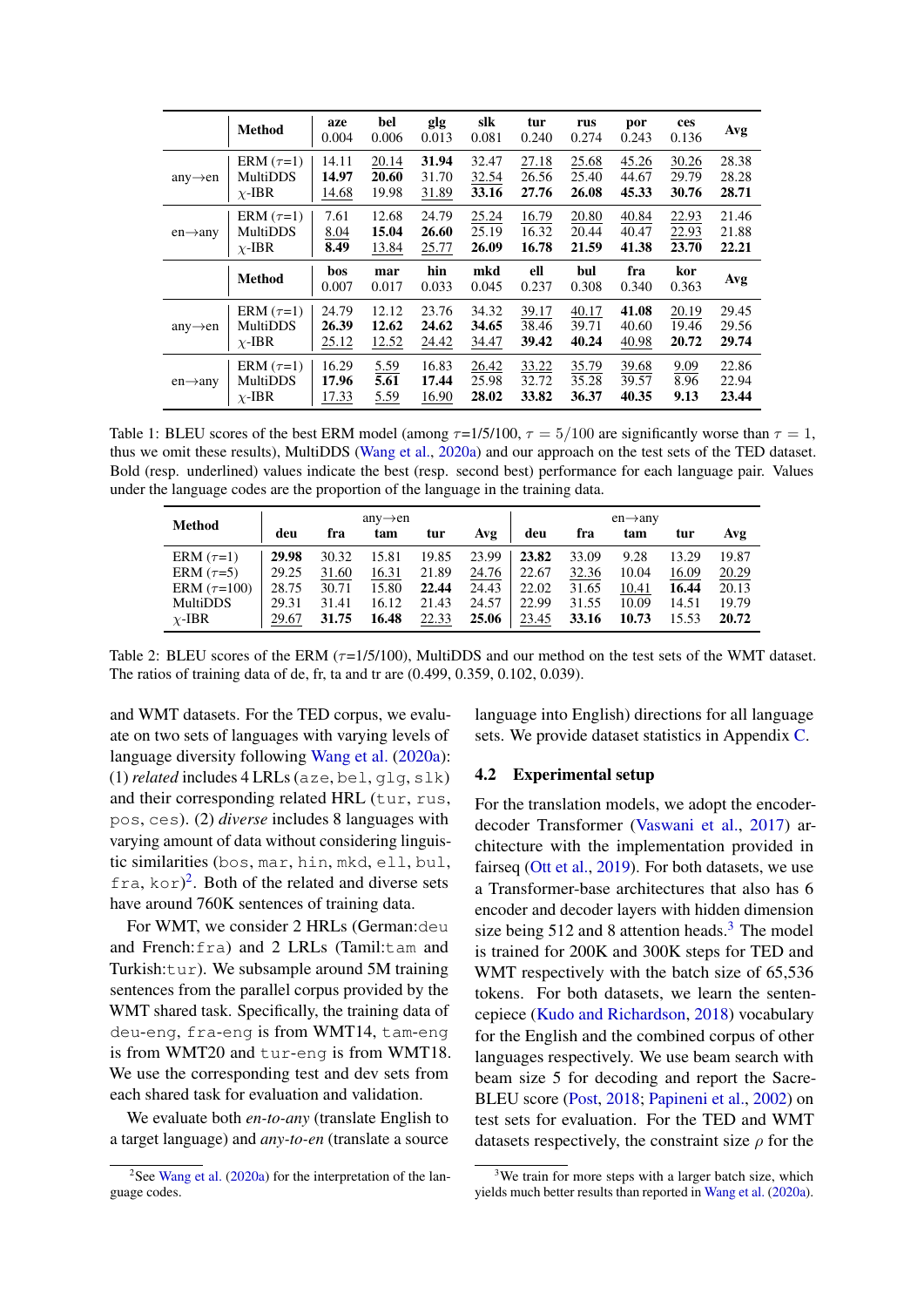| Method                 |       |       | $any \rightarrow en$ |       |       |       |       | $en \rightarrow$ any |       |       |
|------------------------|-------|-------|----------------------|-------|-------|-------|-------|----------------------|-------|-------|
|                        | deu   | fra   | tam                  | tur   | Avg   | deu   | fra   | tam                  | tur   | Avg   |
| FastDRO                | 25.14 | 27.58 | 12.71                | 15.54 | 20.24 | 21.39 | 28.21 | 8.88                 | 12.74 | 17.81 |
| GDRO with PD           | 26.72 | 29.13 | 15.78                | 21.89 | 23.38 | 20.81 | 29.43 | 10.29                | 15.52 | 19.01 |
| CVaR-GDRO with PD      | 28.62 | 30.70 | 15.94                | 20.61 | 23.97 | 22.81 | 32.44 | 9.68                 | 14.33 | 19.82 |
| CVaR-GDRO with IBR     | 29.14 | 31.65 | 16.31                | 20.98 | 24.52 | 22.34 | 31.97 | 10.15                | 14.82 | 19.82 |
| $\chi^2$ -GDRO with PD | 29.49 | 31.47 | 16.07                | 21.24 | 24.57 | 23.10 | 32.30 | 9.87                 | 14.70 | 19.99 |
| ERM $(\tau=5)$         | 29.25 | 31.60 | 16.31                | 21.89 | 24.76 | 22.67 | 32.36 | 10.04                | 16.09 | 20.29 |
| $\chi$ -IBR            | 29.67 | 31.75 | 16.48                | 22.33 | 25.06 | 23.45 | 33.16 | 10.73                | 15.53 | 20.72 |

<span id="page-6-1"></span>Table 3: BLEU scores of different DRO objectives and algorithms—primal-dual (PD) and iterated best response (IBR)—on the WMT test sets.



Figure 2: ∆BLEU of low- and high-resource language groups for the three language sets. ∆BLEU = difference of BLEU scores of  $\chi$ -IBR and the best ERM model.

chi-square ball is set to be 0.05 and 0.3, and for the baseline losses we use the average token-level loss on each  $D_i$  computed from the ERM model with  $\tau = 1$  and  $\tau = 100$ —see [§5](#page-6-0) for more analyses of these choices. We provide additional preprocessing and training details in Appendix [D.](#page-13-1)

Baselines. We compare with (1) temperaturebased sampling method described in [§2.1](#page-1-0) in three standard settings ( $\tau = 1/5/100$ ), where  $\tau = 100$ approximates uniform sampling over language pairs, and (2) MultiDDS described in [§2.1.](#page-1-0) In addition, we also perform extensive empirical studies over different DRO uncertainty sets and optimization procedures in [§5.](#page-6-0)

## 4.3 Main Results

We present the BLEU scores of en→any and any→en translation directions on TED and WMT data in Tab. [1](#page-5-2) and [2](#page-5-3) respectively. First, for both TED and WMT datasets,  $\chi$ -IBR outperforms all the other baseline methods in terms of average BLEU score over all language pairs. By taking a closer look at the BLEU scores for each individual language pairs,  $\chi$ -IBR improves over almost all the language pairs for both translation directions compared to ERM. Secondly, as expected from temperature-based sampling methods, different values of  $\tau$  achieve different trade-offs between the performances on HRLs and LRLs. As we ex-plained in [§2.1,](#page-1-0) large values of  $\tau$  favor LRLs as this results in data being sampled with equal probability from each language pair while small values of  $\tau$ 

approach ERM and will benefit HRLs. As a result,  $\tau$  needs to be carefully tuned to achieve adequate performance on both HRLs and LRLs.

Importantly,  $\chi$ -IBR achieves a significantly better trade-off than the sampling method for any value of  $\tau$ . We show in Fig. [2](#page-6-1) the quantitative improvements of  $\chi$ -IBR over the best  $\tau$  for various datasets and in both translation directions. Surprisingly, while the improvements are larger on LRLs in most cases, we consistently observe improvements on HRLs. This indicates that finding the right sampling distribution over language pairs facilitates cross-lingual transfer. We further observe that  $\chi$ -IBR achieves more significant improvements in the en→any direction than in the any→en direction. This further supports our hypothesis. Indeed, it is attested in previous work on MNMT [\(Arivazhagan et al.,](#page-8-2) [2019\)](#page-8-2) that it is harder to decode to multiple languages than encode from multiple languages and as such, the en $\rightarrow$ any direction is a significantly harder multi-task learning problem. As such, this is where optimal crosslingual transfer would yield the larger gains, which is what we observe in practice. We also note that our method incurs negligible computational overhead compared to ERM.

#### <span id="page-6-0"></span>5 Analysis

The importance of the sampling distribution. An advantage of our method over temperaturebased sampling methods is that it dynamically adjusts the training distribution as the model evolves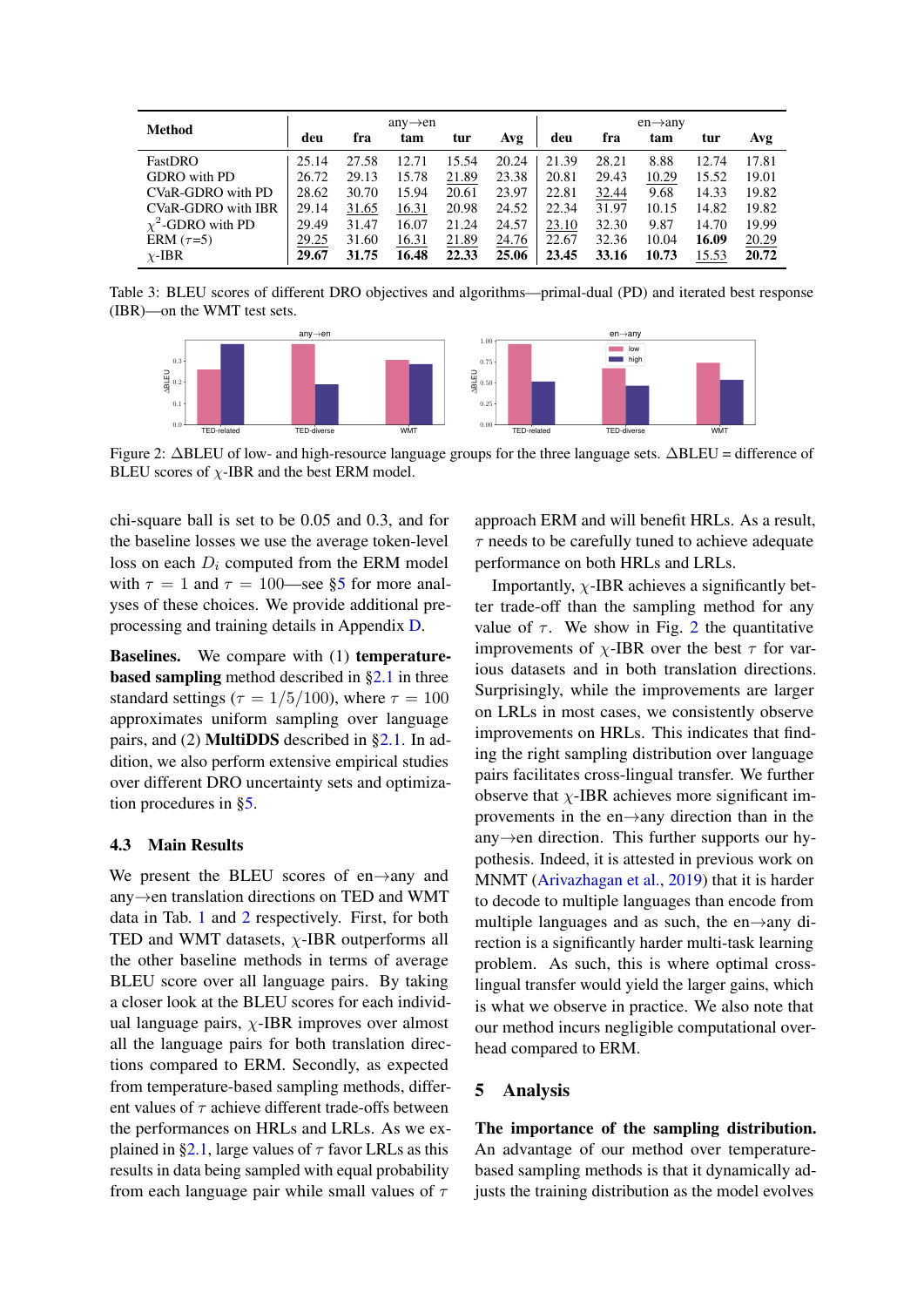<span id="page-7-0"></span>

Figure 3: Best response q (in log-scale) across epochs on the TED diverse dataset for the any $\rightarrow$ en direction.

<span id="page-7-1"></span>

Figure 4: Best response q (in log-scale) across epochs on the TED diverse dataset for the en $\rightarrow$ any direction, the dashed line is the true data probability (in log-scale).

and does not compute it solely as a function of amount of training data. Our hypothesis is that this is important to achieve good performance across language pairs and that different sampling distributions will be adequate at different stages of training. We empirically check our hypothesis by studying how the training distribution  $q$  (the so-called best response) changes across training epochs. In Fig. [3](#page-7-0) and [4,](#page-7-1) we plot the best response of  $\chi$ -IBR across epochs on the TED-diverse dataset for both translation directions. In addition, we also plot the historical losses in Fig. [5](#page-14-0) (Appendix). Our first observation is that the optimal  $q$  noticeably evolves across epochs which further showcases the need for dynamically adjusting the sampling distribution. We make the following observations (i)  $\chi$ -IBR demonstrates the desired behavior and, at the early stages of training, always down-weights HRLs and up-weights LRLs; (ii) somewhat counterintuitively, there is no direct correlation between  $|D_i|$ , the amount of data in language i and the final value  $\mathcal{L}(\theta^{(t)}; D_i)$ . The latter further evidences the limitations of sampling distributions only based on the amounts of training data  $|D_i|$ . Indeed, while kor is a HRL, it is typologically much farther from English so there is more inherent uncertainty in the task. Consequently, it has larger losses and is consistently up-weighted throughout training. On the

other hand, while hin is a LRL, it achieves low loss after being up-weighted during the early stages of training and is consequently down-weighted after that.

Comparison to DRO variants. We demonstrate the benefits of  $\chi$ -IBR over other DRO objectives by extensively evaluating a range of robust objectives and associated optimization algorithms. In terms of objective, we compare against (1) Group DRO [\(Sagawa et al.,](#page-10-5) [2020\)](#page-10-5), (2) CVaR-Group DRO [\(Oren et al.,](#page-9-9) [2019\)](#page-9-9) and (3) FastDRO [\(Levy](#page-9-10) [et al.,](#page-9-10) [2020\)](#page-9-10). In terms of algorithms, we experiment with primal-dual methods and our proposed iterated best response procedure which we both described in [§3.2.](#page-3-1) Note that in the case of Group DRO (i.e.  $U = \Delta^N$ , iterated best response is not a sensible choice as it would result in each training epoch being spent on a single language pair. In the case of CVaR Group DRO, we follow the implementation of [\(Oren et al.,](#page-9-9) [2019\)](#page-9-9), which is a hybrid of the two optimization algorithms with a primal update on  $\theta$ and a best response update on  $q$ . We compare the performance of these methods on the WMT dataset. For fairness, we baseline losses in the same way for all the DRO objectives. We first observe that, outside of  $\chi$ -IBR, none of the DRO objectives are competitive with temperature-weighted ERM. We also observe that for both uncertainty sets, iterated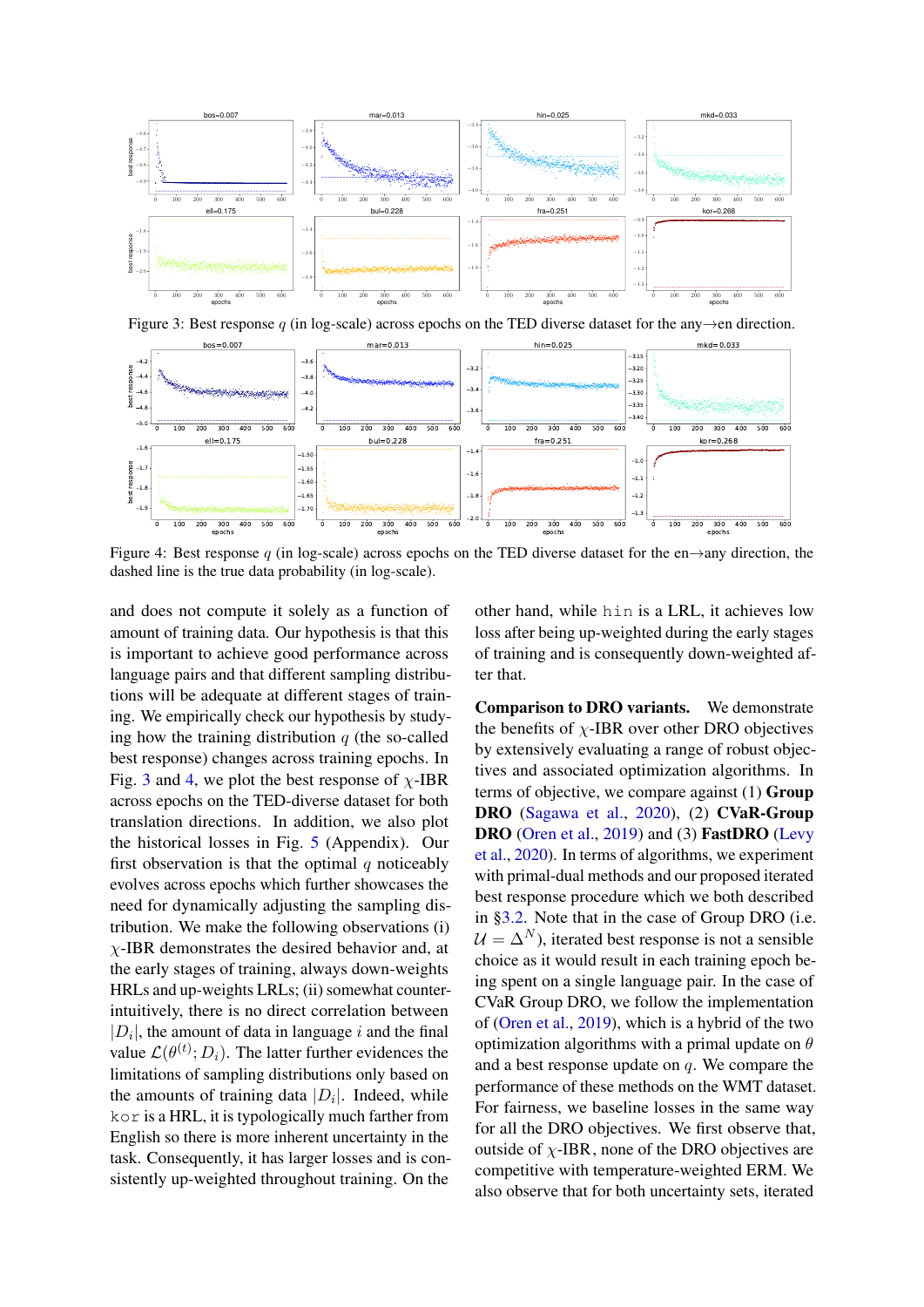<span id="page-8-8"></span>

| Dataset | Setting                                                                                                                                                                                                                                                  | Avg BLEU                                                    |
|---------|----------------------------------------------------------------------------------------------------------------------------------------------------------------------------------------------------------------------------------------------------------|-------------------------------------------------------------|
| ÊD      | (a) ERM, $\tau = 1$<br>(b) ERM, $\tau = 100$<br>(c) Ours, $\rho = 0.05$ , w/o BL<br>(d) Ours, $\rho = 0.1$ , w/o BL<br>(e) Ours, $\rho = 0.05$ , BL: $\tau = 1$<br>(f) Ours, $\rho = 0.1$ , BL: $\tau = 1$<br>(g) Ours, $\rho = 0.05$ , BL: $\tau = 100$ | 21.46<br>20.41<br>22.08<br>21.75<br>22.21<br>22.13<br>21 37 |
| NMT     | (h) Ours, $\rho = 0.1$ , BL: $\tau = 1$<br>(i) Ours, $\rho = 0.1$ , BL: $\tau = 100$                                                                                                                                                                     | 20.34<br>20.62                                              |

Table 4: Average BLEU on the test sets of en $\rightarrow$ any direction, BL is short for baseline loss.

best response convincingly outperforms the same objective trained with primal-dual. We finally note that, for a fixed optimization algorithm,  $\chi^2$ -Group DRO outperforms the CVaR objective on all but one language pairs. This validates both our choice of uncertainty set and of optimization procedure.

The effects of baselined losses. We study the effect of the choice of baseline on the performance across languages. In Tab. [4,](#page-8-8) we empirically evaluate different baseline choices and uncertainty sizes  $\rho$ . We observe that in the TED dataset, baselineing with  $\mathcal{L}(\widehat{\theta}^{ERM}; D_i)$  performs significantly better than baseline-ing with  $\mathcal{L}(\widehat{\theta}^{\tau=100}; D_i)$  ((e) versus (g) while it is reversed for WMT. We explain this by observing that the LRLs in TED consist of very small amounts of data (on the order of a few thousands) and using  $\tau = 100$  results in a severe oversampling of LRLs, which the model then fits perfectly. As a result, recall the intuition that the baseline sets a lower bound on the performance we wish to achieve but because of the small training data and overfitting, the model disproportionately up-weighs the LRLs, which harms overall performance. This does not occur in WMT and uniform sampling across language pairs sets a good target performance for DRO methods. Finally, we see that with the right baseline loss, our method is more robust to different choices of  $\rho$  (e.g., comparing (c) and (d) versus (e) and (f)). We consistently observe this for other translation directions and datasets.

## 6 Conclusion

We showed how to successfully apply DRO to the MNMT setting and automatically adjust the sampling distribution over language pairs resulting in sizeable improvements in performance. We posit that this approach would also be successful in other multilingual scenarios. Our work raises a few questions: (i) what are the right baseline losses? (ii) surprisingly,  $\chi$ -IBR also improves performance on HRLs; under what circumstances does crosslingual transfer happen and which languages does it benefit most? We hope our work could inspire better distributionally robust learning methods for multilingual training in the future.

## Acknowledgements

This work was supported in part by a Facebook SRA Award and the NSF/Amazon Fairness in AI program under grant number 2040926.

### References

- <span id="page-8-0"></span>Roee Aharoni, Melvin Johnson, and Orhan Firat. 2019. Massively multilingual neural machine translation. In *Proceedings of the 2019 Conference of the North American Chapter of the Association for Computational Linguistics: Human Language Technologies, Volume 1 (Long and Short Papers)*, pages 3874– 3884.
- <span id="page-8-2"></span>Naveen Arivazhagan, Ankur Bapna, Orhan Firat, Dmitry Lepikhin, Melvin Johnson, Maxim Krikun, Mia Xu Chen, Yuan Cao, George Foster, Colin Cherry, et al. 2019. Massively multilingual neural machine translation in the wild: Findings and challenges. *arXiv preprint arXiv:1907.05019*.
- <span id="page-8-3"></span>Aharon Ben-Tal, Dick Den Hertog, Anja De Waegenaere, Bertrand Melenberg, and Gijs Rennen. 2013a. Robust solutions of optimization problems affected by uncertain probabilities. *Management Science*, 59(2):341–357.
- <span id="page-8-4"></span>Aharon Ben-Tal, Dick den Hertog, Anja De Waegenaere, Bertrand Melenberg, and Gijs Rennen. 2013b. Robust solutions of optimization problems affected by uncertain probabilities. *Management Science*, 59(2):341–357.
- <span id="page-8-5"></span>Dimitris Bertsimas, Vishal Gupta, and Nathan Kallus. 2018. Data-driven robust optimization. *Mathematical Programming, Series A*, 167(2):235–292.
- <span id="page-8-7"></span>Stephen Boyd and Lieven Vandenberghe. 2004. *Convex Optimization*. Cambridge University Press.
- <span id="page-8-9"></span>Sébastien Bubeck. 2015. Convex optimization: Algorithms and complexity. *Foundations and Trends in Machine Learning*, 8(3-4):231–357.
- <span id="page-8-1"></span>Alexis Conneau, Kartikay Khandelwal, Naman Goyal, Vishrav Chaudhary, Guillaume Wenzek, Francisco Guzmán, Édouard Grave, Myle Ott, Luke Zettlemoyer, and Veselin Stoyanov. 2020. Unsupervised cross-lingual representation learning at scale. In *Proceedings of the 58th Annual Meeting of the Association for Computational Linguistics*, pages 8440– 8451.
- <span id="page-8-6"></span>Imre Csiszár. 1967. Information-type measures of difference of probability distributions and indirect observation. *Studia Scientifica Mathematica Hungary*, 2:299–318.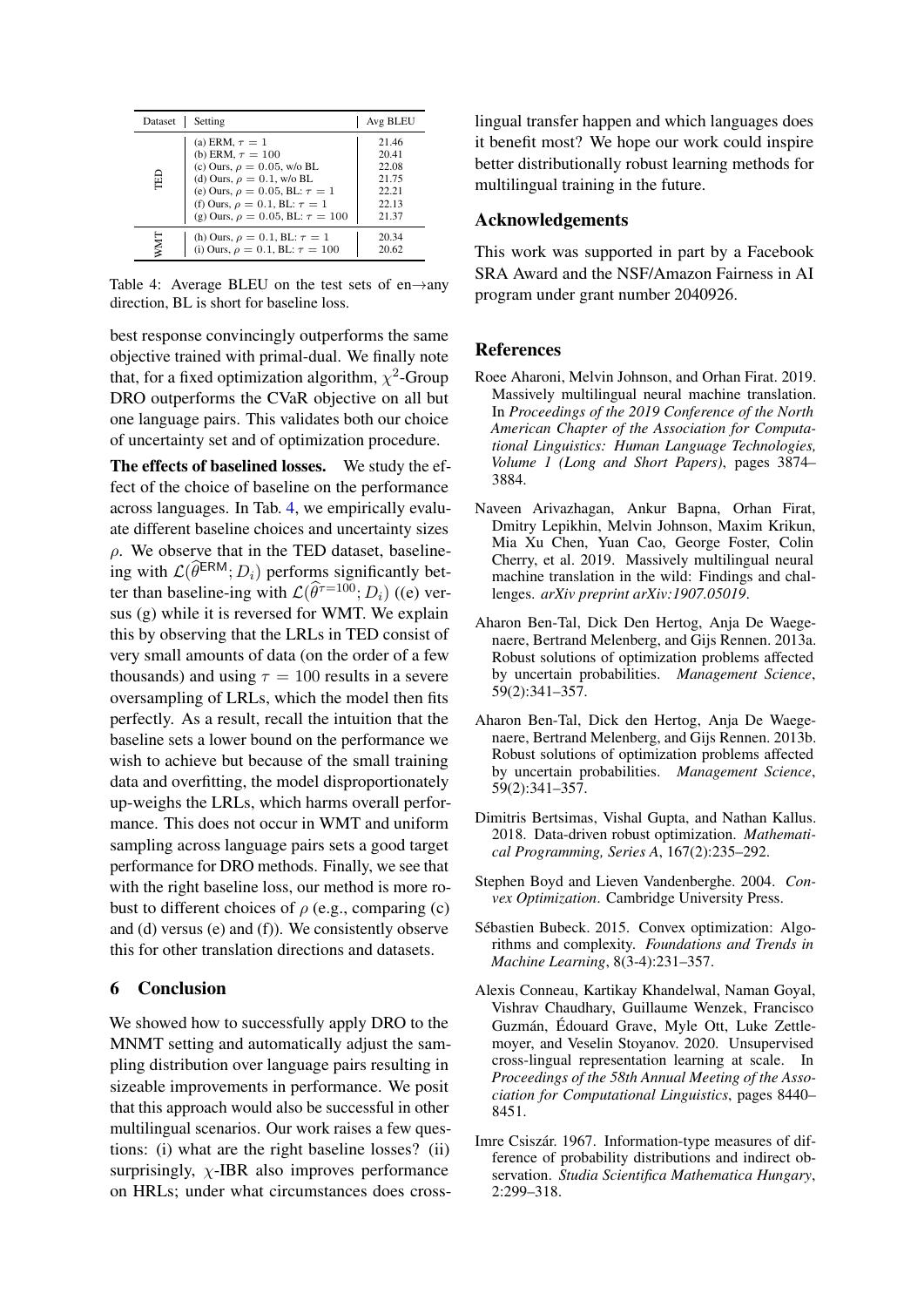- <span id="page-9-7"></span>Erick Delage and Yinyu Ye. 2010. Distributionally robust optimization under moment uncertainty with application to data-driven problems. *Operations Research*, 58(3):595–612.
- <span id="page-9-3"></span>Jacob Devlin, Ming-Wei Chang, Kenton Lee, and Kristina Toutanova. 2019. Bert: Pre-training of deep bidirectional transformers for language understanding. In *Proceedings of NAACL-HLT*, pages 4171– 4186.
- <span id="page-9-6"></span>John Duchi, Peter Glynn, and Hongseok Namkoong. 2016. Statistics of robust optimization: A generalized empirical likelihood approach. *arXiv preprint arXiv:1610.03425*.
- <span id="page-9-11"></span>John C. Duchi and Hongseok Namkoong. 2019. Variance-based regularization with convex objectives. *Journal of Machine Learning Research*, 20(68):1–55.
- <span id="page-9-12"></span>John C. Duchi and Hongseok Namkoong. 2020. [Learn](https://arXiv.org/abs/1810.08750)[ing models with uniform performance via distribu](https://arXiv.org/abs/1810.08750)[tionally robust optimization.](https://arXiv.org/abs/1810.08750) *Annals of Statistics*, to appear.
- <span id="page-9-0"></span>Orhan Firat, Kyunghyun Cho, and Yoshua Bengio. 2016. Multi-way, multilingual neural machine translation with a shared attention mechanism. In *Proceedings of the 2016 Conference of the North American Chapter of the Association for Computational Linguistics: Human Language Technologies*, pages 866–875.
- <span id="page-9-1"></span>Thanh-Le Ha, Jan Niehues, and Alexander Waibel. 2016. Toward multilingual neural machine translation with universal encoder and decoder. *arXiv preprint arXiv:1611.04798*.
- <span id="page-9-8"></span>Tatsunori Hashimoto, Megha Srivastava, Hongseok Namkoong, and Percy Liang. 2018. Fairness without demographics in repeated loss minimization. In *Proceedings of the 35th International Conference on Machine Learning*.
- <span id="page-9-2"></span>Melvin Johnson, Mike Schuster, Quoc Le, Maxim Krikun, Yonghui Wu, Zhifeng Chen, Nikhil Thorat, Fernanda Viégas, Martin Wattenberg, Greg Corrado, et al. 2017. Google's multilingual neural machine translation system: Enabling zero-shot translation. *Transactions of the Association for Computational Linguistics*, 5:339–351.
- <span id="page-9-22"></span>Diederik Kingma and Jimmy Ba. 2014. Adam: A method for stochastic optimization. *arXiv preprint arXiv:1412.6980*.
- <span id="page-9-17"></span>Taku Kudo and John Richardson. 2018. Sentencepiece: A simple and language independent subword tokenizer and detokenizer for neural text processing. In *Proceedings of the 2018 Conference on Empirical Methods in Natural Language Processing: System Demonstrations*, pages 66–71.
- <span id="page-9-10"></span>Daniel Levy, Yair Carmon, John C. Duchi, and Aaron Sidford. 2020. [Large-scale methods for distribution](https://arxiv.org/abs/2010.05893)[ally robust optimization.](https://arxiv.org/abs/2010.05893) In *Advances in Neural Information Processing Systems 33*.
- <span id="page-9-21"></span>Hongseok Namkoong and John C. Duchi. 2016. Stochastic gradient methods for distributionally robust optimization with f-divergences. In *Advances in Neural Information Processing Systems 29*.
- <span id="page-9-13"></span>A. Nemirovski, A. Juditsky, G. Lan, and A. Shapiro. 2009. Robust stochastic approximation approach to stochastic programming. *SIAM Journal on Optimization*, 19(4):1574–1609.
- <span id="page-9-20"></span>Arkadi Nemirovski. 2004. Prox-method with rate of convergence  $O(1/t)$  for variational inequalities with Lipschitz continuous monotone operators and smooth convex-concave saddle point problems. *SIAM Journal on Optimization*, 15(1):229–251.
- <span id="page-9-4"></span>Graham Neubig and Junjie Hu. 2018. Rapid adaptation of neural machine translation to new languages. In *Proceedings of the 2018 Conference on Empirical Methods in Natural Language Processing*, pages 875–880.
- <span id="page-9-9"></span>Yonatan Oren, Shiori Sagawa, Tatsunori Hashimoto, and Percy Liang. 2019. Distributionally robust language modeling. In *Proceedings of the 2019 Conference on Empirical Methods in Natural Language Processing and the 9th International Joint Conference on Natural Language Processing (EMNLP-IJCNLP)*, pages 4218–4228.
- <span id="page-9-16"></span>Myle Ott, Sergey Edunov, Alexei Baevski, Angela Fan, Sam Gross, Nathan Ng, David Grangier, and Michael Auli. 2019. fairseq: A fast, extensible toolkit for sequence modeling. In *Proceedings of NAACL-HLT 2019: Demonstrations*.
- <span id="page-9-19"></span>Kishore Papineni, Salim Roukos, Todd Ward, and Wei-Jing Zhu. 2002. Bleu: a method for automatic evaluation of machine translation. In *ACL 2002*.
- <span id="page-9-5"></span>Telmo Pires, Eva Schlinger, and Dan Garrette. 2019. How multilingual is multilingual bert? In *Proceedings of the 57th Annual Meeting of the Association for Computational Linguistics*, pages 4996–5001.
- <span id="page-9-18"></span>Matt Post. 2018. [A call for clarity in reporting BLEU](https://www.aclweb.org/anthology/W18-6319) [scores.](https://www.aclweb.org/anthology/W18-6319) In *Proceedings of the Third Conference on Machine Translation: Research Papers*, pages 186– 191, Belgium, Brussels. Association for Computational Linguistics.
- <span id="page-9-15"></span>Ye Qi, Devendra Sachan, Matthieu Felix, Sarguna Padmanabhan, and Graham Neubig. 2018. [When and](https://arxiv.org/pdf/1804.06323.pdf) [why are pre-trained word embeddings useful for neu](https://arxiv.org/pdf/1804.06323.pdf)[ral machine translation?](https://arxiv.org/pdf/1804.06323.pdf) In *Meeting of the North American Chapter of the Association for Computational Linguistics (NAACL)*, New Orleans, USA.
- <span id="page-9-14"></span>Tim Roughgarden. 2016. *Twenty Lectures on Algorithmic Game Theory*. Cambridge University Press.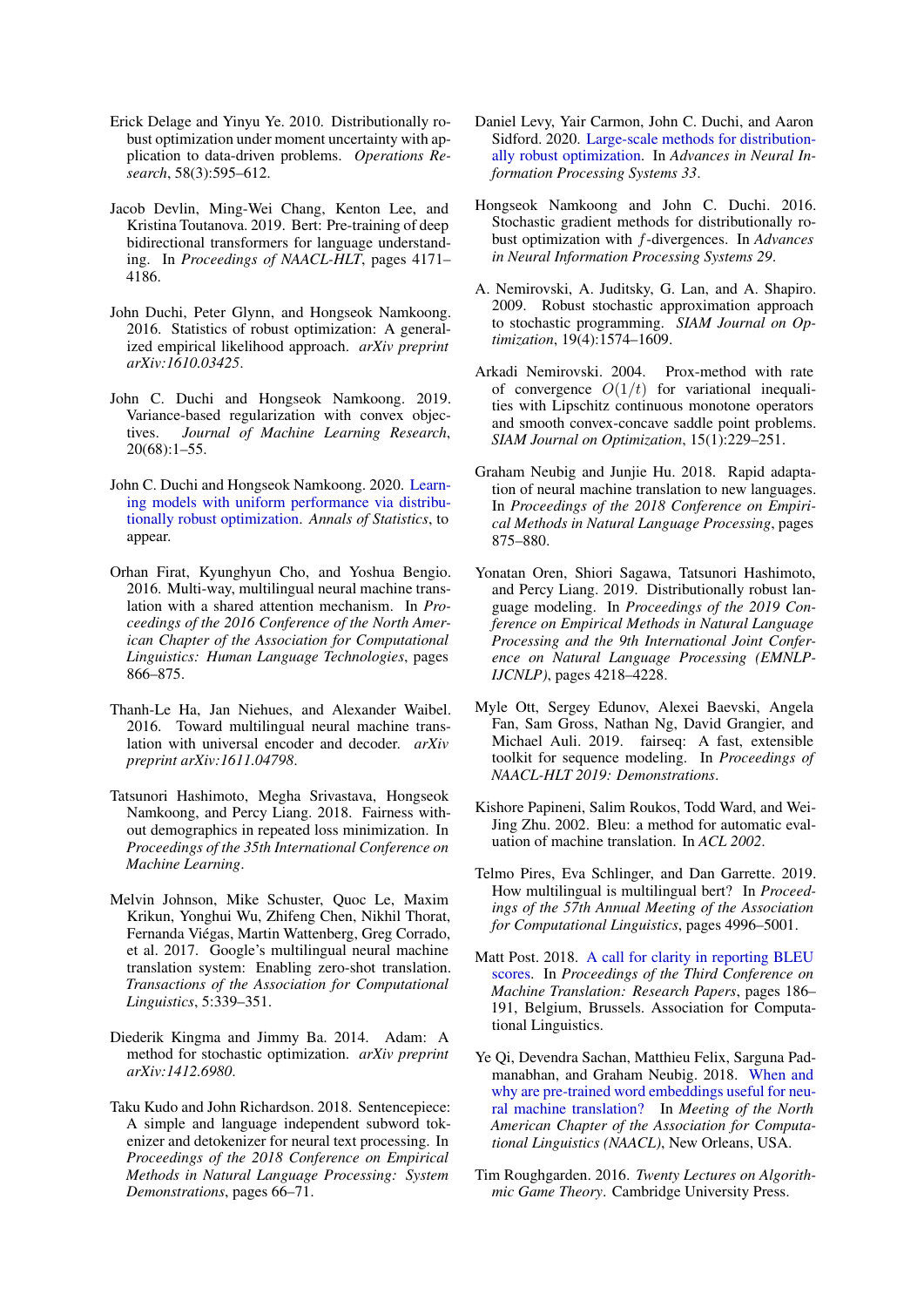- <span id="page-10-5"></span>Shiori Sagawa, Pang Wei Koh, Tatsunori B Hashimoto, and Percy Liang. 2020. Distributionally robust neural networks for group shifts: On the importance of regularization for worst-case generalization. In *International Conference on Learning Representations (ICLR)*, Addis Ababa, Ethiopia.
- <span id="page-10-4"></span>Ashish Vaswani, Noam Shazeer, Niki Parmar, Jakob Uszkoreit, Llion Jones, Aidan N Gomez, Łukasz Kaiser, and Illia Polosukhin. 2017. Attention is all you need. In *Advances in neural information processing systems*, pages 5998–6008.
- <span id="page-10-3"></span>Xinyi Wang, Yulia Tsvetkov, and Graham Neubig. 2020a. Balancing training for multilingual neural machine translation. In *Proceedings of the 58th Annual Meeting of the Association for Computational Linguistics*, pages 8526–8537.
- <span id="page-10-1"></span>Zirui Wang, Zachary C Lipton, and Yulia Tsvetkov. 2020b. On negative interference in multilingual language models. In *Proceedings of the 2020 Conference on Empirical Methods in Natural Language Processing (EMNLP)*, pages 4438–4450.
- <span id="page-10-2"></span>Zirui Wang, Yulia Tsvetkov, Orhan Firat, and Yuan Cao. 2021. [Gradient vaccine: Investigating and im](https://openreview.net/forum?id=F1vEjWK-lH_)[proving multi-task optimization in massively mul](https://openreview.net/forum?id=F1vEjWK-lH_)[tilingual models.](https://openreview.net/forum?id=F1vEjWK-lH_) In *International Conference on Learning Representations*.
- <span id="page-10-0"></span>Barret Zoph, Deniz Yuret, Jonathan May, and Kevin Knight. 2016. Transfer learning for low-resource neural machine translation. In *Proceedings of the 2016 Conference on Empirical Methods in Natural Language Processing*, pages 1568–1575.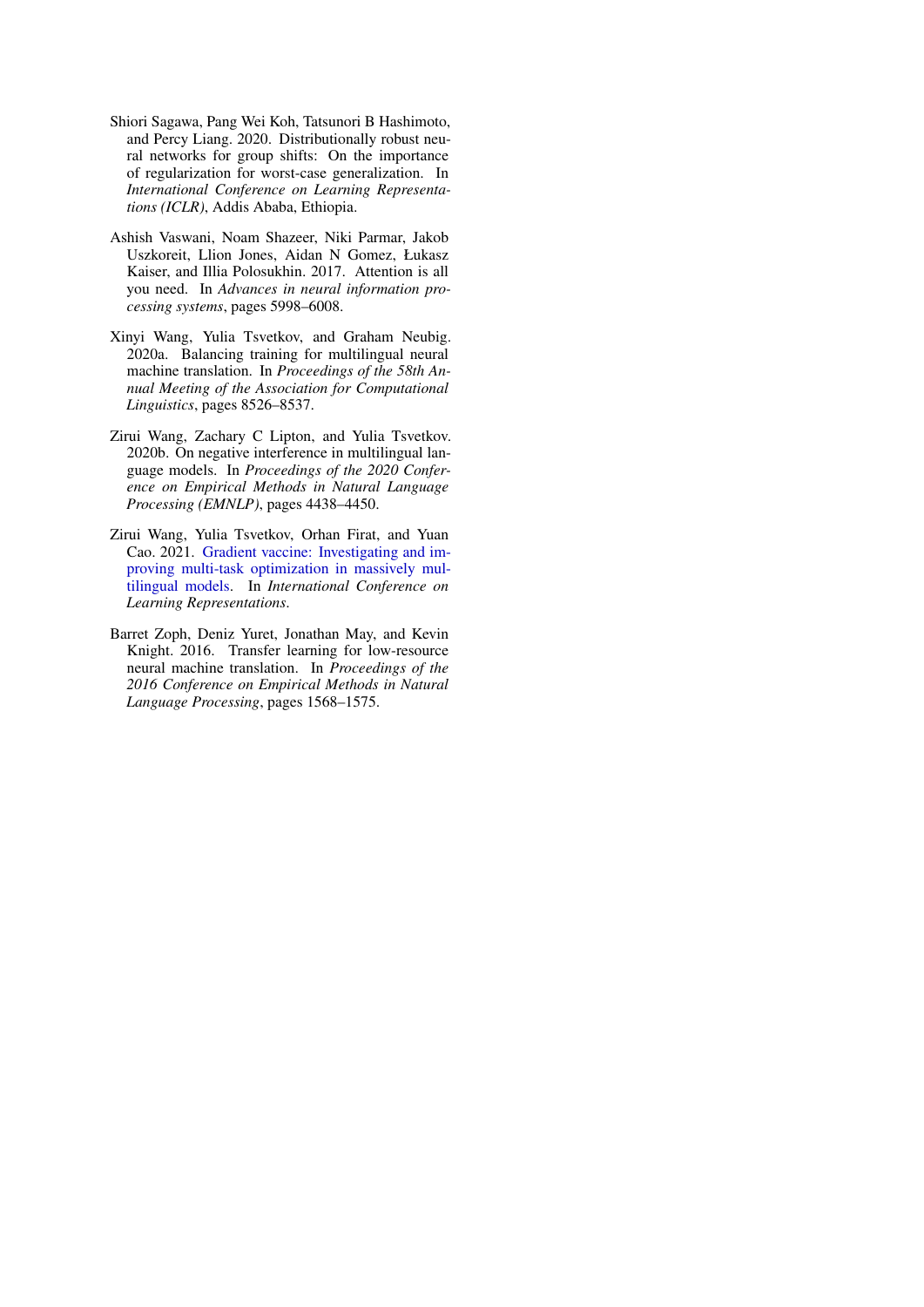### <span id="page-11-1"></span>A Best response

In this section, we describe the bisection procedure we use to solve the best response and update  $q$ shown in [\(7\)](#page-4-1). This derivation generically exists in the literature (e.g. Appendix A.1.2 in [\(Levy et al.,](#page-9-10) [2020\)](#page-9-10)) but we specialize it to the  $\chi^2$ -ball centered at  $p^{\text{train}}$  and include it here for completeness.

For  $v \in \mathbb{R}^m$ , the optimization problem we wish to solve is

$$
\begin{array}{ll}\text{maximize} & q^\top v\\ \text{subject to} & \chi^2(q, p^{\text{train}}) \le \rho, \end{array} \tag{8}
$$

Let us consider the Lagrangian of this problem

$$
\Lambda(q; \nu, \eta) := q^{\top} v - \eta (\mathbf{1}^{\top} q - 1) - \lambda(\chi^2(q, p^{\text{train}}) - \rho)
$$

Maximizing over  $q$  yields that the solution as a function of  $\eta$  is  $q^*(\eta)_i \propto p_i^{\text{train}}(v_i - \eta)_+$ , where  $(u)_+ := \max\{0, u\}.$  Since the objective is linear, it holds that the maximum is attained on the extreme points of the constraint sets. Consequently, we need to find  $\eta^*$  such that  $\chi^2(q^*(\eta^*), p^{\text{train}}) = \rho$ . This is a simple root finding procedure that we solve to accuracy  $\epsilon$  in  $\log(1/\epsilon)$  steps with a bisection. Given that each evaluation of  $q^*(\eta)$  requires  $O(m)$  operations, the runtime of the algorithm is  $O(m \log(1/\epsilon)).$ 

## <span id="page-11-0"></span>B Primal-dual methods

Primal-dual algorithms [\(Nemirovski,](#page-9-20) [2004;](#page-9-20) [Ne](#page-9-13)[mirovski et al.,](#page-9-13) [2009\)](#page-9-13) are the methods of choice to efficiently solve min-max problems.

## B.1 The primal-dual algorithm

Let us assume that  $\mathcal{X} \subset \mathbb{R}^d$  and  $\mathcal{Y} \subset \mathbb{R}^p$  are closed, bounded convex sets and let  $F : \mathcal{X} \times \mathcal{Y} \to \mathbb{R}$  be a function such that  $F(x, \cdot)$  is concave for all  $x \in \mathcal{X}$ and  $F(\cdot, y)$  is convex for all  $y \in \mathcal{Y}$ . We wish to solve the following min-max problem

$$
\min_{x \in \mathcal{X}} \max_{y \in \mathcal{Y}} F(x, y). \tag{9}
$$

This is a well-studied problem of optimization and there the literature provides optimal algorithms for many choices of  $F$ ,  $X$  and  $Y$ . A standard approach are the so-called *primal-dual methods*, where one keeps a pair of iterates  $(x_t, y_t)$  performs a gradient descent (resp. ascent) step on  $x_t$  (resp.  $y_t$ ). In all generality, these updates are often mirror descent updates to properly exploit the geometric structures of  $\mathcal{X}, \mathcal{Y}$  and F. Let  $h^* : \mathbb{R}^d \to \mathbb{R}$ 

(resp.  $h^y : \mathbb{R}^p \to \mathbb{R}$ ) be a 1-strongly-convex function w.r.t. a given norm  $\|\cdot\|_{\times}$  (resp.  $\|\cdot\|_{\vee}$ ). We denote  $D_{h^x}$  and  $D_{h^y}$  their associated Bregman divergences. The primal-dual algorithms initialize  $x_0 \in \mathcal{X}, y_0 \in \mathcal{Y}$  and for a stepsize  $\eta > 0$ , iterates

$$
x_{t+1} = \underset{x \in \mathcal{X}}{\operatorname{argmin}} \left\{ g_{x,t}^{\top} x + \frac{1}{\eta} D_{h^x}(x, x_t) \right\}
$$

$$
y_{t+1} = \underset{y \in \mathcal{Y}}{\operatorname{argmax}} \left\{ g_{y,t}^{\top} y - \frac{1}{\eta} D_{h^y}(y, y_t), \right\},
$$

where  $g_{x,t} \in \partial_x F(x_t, y_t)$  and  $g_{y,t} \in \partial_y F(x_t, y_t)$ . After T steps, return  $(\bar{x}_T, \bar{y}_T)$  with  $\bar{z}_T :=$  $1/T \sum_{t \leq T} z_t$ . Assuming F is appropriately Lipschitz and that  $X$  and  $Y$  are bounded, one finds an  $\epsilon$ -approximate saddle point in  $O(\epsilon^{-2})$  steps. Importantly, these guarantee still holds even when only having *stochastic unbiased estimates* of g<sup>x</sup> and  $g_y$  [\(Nemirovski et al.,](#page-9-13) [2009\)](#page-9-13) which is essential in large-scale settings.

### B.2 Primal-dual algorithms for Group DRO

The problem  $(3)$  can be cast as an instance of  $(9)$  by setting  $\mathcal{Y} = \mathcal{U}$  and  $F(\theta, q) \coloneqq \sum_{i \leq N} q_i \mathcal{L}(\theta; D_i)$ . Note that the problem is unconstrained in  $\theta$  but it is generally not an issue in practice. The gradient in  $\theta$  and q are

$$
\nabla_{\theta} F(\theta, q) = \sum_{i \leq N} q_i \nabla_{\theta} \mathcal{L}(\theta; D_i)
$$

$$
[\nabla_q F(\theta, q)]_i = \mathcal{L}(\theta; D_i).
$$

#### B.2.1 Obtaining stochastic gradients

To run primal-dual, we require stochastic gradient estimates  $\tilde{g}_{\theta}$  and  $\tilde{g}_{q}$ . First of all, note that an unbiased estimate of  $\nabla_{\theta} \mathcal{L}(\theta; D_i)$  is just  $\nabla_{\theta} \ell(\mathbf{x}, \mathbf{y}; \theta)$ where  $(x, y)$  is sampled at random from  $D_i$ . To obtain stochastic gradient estimates, we have two choices: sampling from  $q$  or sampling from an arbitrary  $p_0 \in \Delta^N$  and importance-weighting.

<span id="page-11-2"></span>**Sampling from**  $q$  Let  $B$  be the mini-batch size and  $(I_1, \ldots, I_B)$  be B indices sampled from q and  $(\mathbf{x}_{I_j}, \mathbf{y}_{I_j})$  be randomly sampled examples from  $D_{I_j}$ . In this case,

$$
\tilde{g}_{\theta} = \frac{1}{B} \sum_{j \leq B} \nabla_{\theta} \ell(\mathbf{x}_{I_j}, \mathbf{y}_{I_j}; \theta)
$$

$$
[\tilde{g}_q]_i = \frac{1}{B} \sum_{j \leq B} \frac{1}{q_{I_j}} \ell(\mathbf{x}_{I_j}, \mathbf{y}_{I_j}; \theta),
$$

are clearly unbiased stochastic gradient estimates for  $(\nabla_{\theta} F(\theta, q), \nabla_{q} F(\theta, q)).$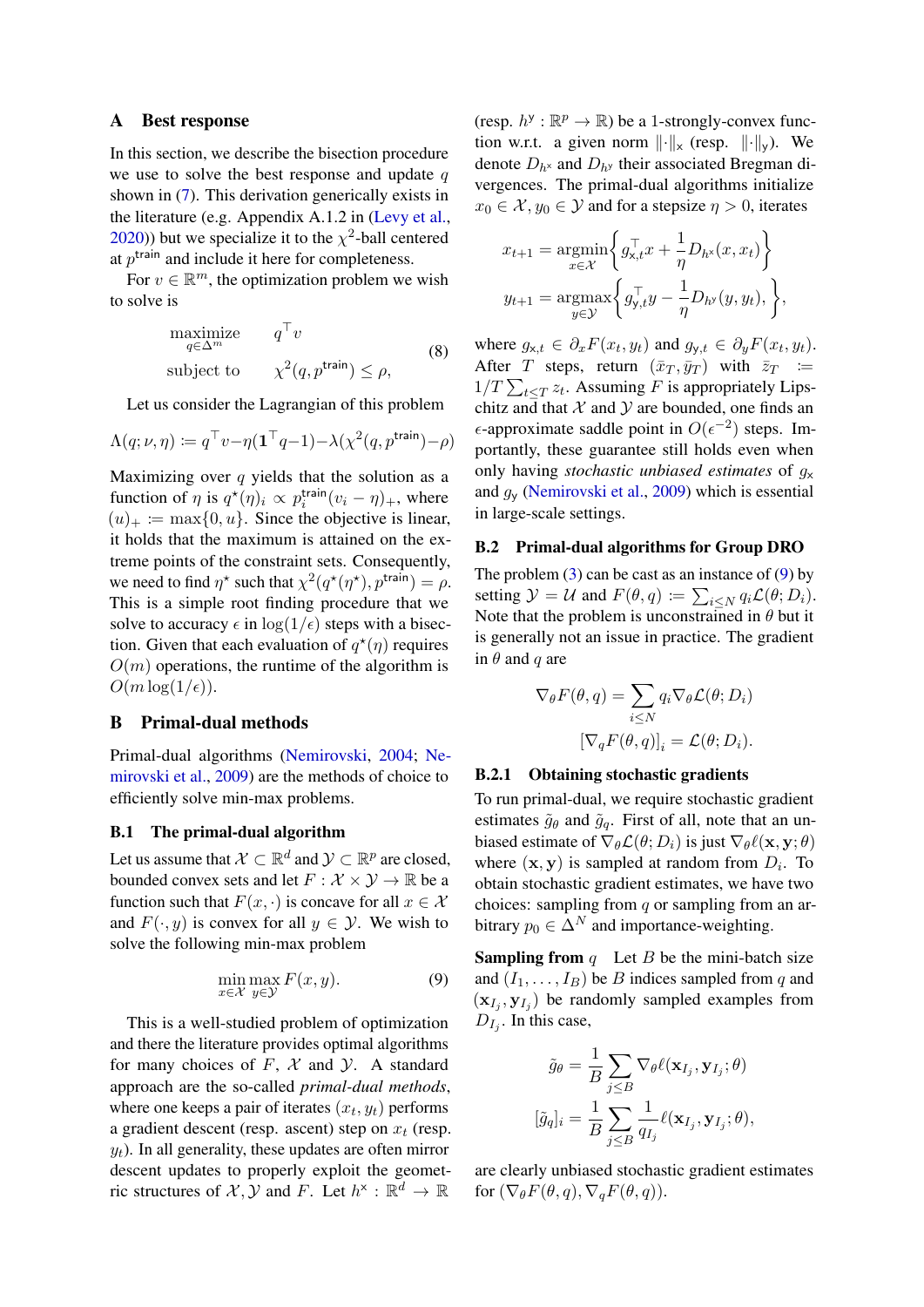**Sampling from an arbitrary**  $p_0 \in \Delta^N$  Assume  $p_0$  is in  $\Delta^n$  and that  $p_{0,i} > 0$  for  $i \in [N]$ . As previously, assume we sample a mini-batch of indices  $(J_1, \ldots, J_B)$  from  $p_0$  and that  $(\mathbf{x}_{J_j}, \mathbf{x}_{J_j})$  is a randomly sampled example from  $D_{J_j}$ . We can obtain stochastic gradient estimates by importanceweighting (IW)

$$
\tilde{g}_{\theta}^{\mathsf{IW}} = \frac{1}{B} \sum_{j \leq B} \frac{q_{J_j}}{p_{0,J_j}} \nabla_{\theta} \ell(\mathbf{x}_{J_j}, \mathbf{y}_{J_j}; \theta)
$$

$$
[\tilde{g}_q^{\mathsf{IW}}]_i = \frac{1}{B} \sum_{j \leq B} \frac{1}{p_{0,I_j}} \ell(\mathbf{x}_{I_j}, \mathbf{y}_{I_j}; \theta),
$$

In terms of implementation, it is often impractical to change the distribution of batches at each iteration of the optimizer.

## B.2.2 Choice of Bregman divergence

 $\theta$ -update. The update in  $\theta$  is unconstrained and it is standard to optimize the objective with Stochastic Gradient Descent so as a result, we pick  $h^{\theta}(\theta) =$ 1  $\frac{1}{2} ||\theta||_2^2$ . This results in the standard SGD update

$$
\theta_{t+1} = \theta_t - \eta \tilde{g}_{\theta},
$$

where  $\tilde{g}_{\theta}$  is an unbiased stochastic gradient estimate that we compute following the previous section.

q-update for  $\mathcal{U} = \Delta^N$ . In the case where U is the full simplex, it is standard to choose  $h^{q}(q) =$  $\sum_{i \leq N} q_i \log q_i$  (the negative Shannon entropy). This choice yields the familiar Exponentiated Gradient update

$$
q_{t+1,i} \propto q_{t,i} \exp(\eta[\tilde{g}_q]_i)
$$

q-update for  $\mathcal{U} = \{q \in \Delta^N : \chi^2(q, p^{\text{train}}) \leq$  $\rho$ }. As the  $\chi^2$ -uncertainty set is essentially the intersection between a (weighted)-norm-2 ball and the simplex, it is a natural choice to pick  $h^{q}(q) =$ 1  $\frac{1}{2} ||q||_2^2$ . This leads to the following update

$$
q_{t+1} = \operatorname*{argmin}_{q \in \Delta^N : \chi^2 q, p^{\text{train}} \leq \rho} \left\| (q_t + \eta \tilde{g}_q) - q \right\|_2^2,
$$

or in other words, the projection of the gradient ascent step  $(q_t + \eta \tilde{g}_q)$  onto the  $\chi^2$ -ball. We explain in Appendix [B.3](#page-12-0) how to efficiently compute this projection for arbitrary  $p^{\text{train}}$ .

q-update for  $\mathcal{U} = \mathcal{U}_{\alpha}$ . We follow the implementation of [Oren et al.](#page-9-9) [\(2019\)](#page-9-9) which runs a hybrid between primal-dual methods and best response and thus we do not need to explicit include the projection onto the CVaR uncertainty set. We discuss

the option here for completeness. For the CVaR uncertainty set, it is standard to also use the negative Shannon entropy  $h^{\mathsf{q}} = \sum_i q_i \log q_i$ . We refer to Appendix F.6.2 of [\(Levy et al.,](#page-9-10) [2020\)](#page-9-10) and their provided code for more details on this projection.

# <span id="page-12-0"></span>**B.3** Projecting on the  $\chi^2$ -ball

To run the primal-dual algorithm, the gradient update on q requires projecting on the  $\chi^2$ -ball centered at  $p^{\text{train}}$ . For  $v \in \mathbb{R}^m$ , we wish to solve the following

<span id="page-12-1"></span>
$$
\begin{array}{ll}\text{minimize} & \|q - v\|_2^2\\ \text{subject to} & \chi^2(q, p^{\text{train}}) \le \rho, \end{array} \tag{10}
$$

where  $\Delta^m$  is the m-dimensional simplex and  $\chi^2(q, p^{\text{train}}) := \frac{1}{2}$  $\frac{1}{2} \sum_{i \le m} p_i (q_i/p_i - 1)^2$ , the f-divergence [\(Csiszár,](#page-8-6) [1967\)](#page-8-6) corresponding to  $t \mapsto$ 1  $\frac{1}{2}(t-1)^2$ .

While this projection is standard in the literature, it is often derived in the case of  $p^{\text{train}} = 1/m$  (see e.g. [\(Namkoong and Duchi,](#page-9-21) [2016\)](#page-9-21)). We show here how to efficiently do the projection for arbitrary  $p^{\mathsf{train}} \in \Delta^m$ .

First, for  $\lambda \geq 0, \eta \in \mathbb{R}$ , the Lagrangian of [\(10\)](#page-12-1) is

$$
\Lambda(q, \lambda, \eta) := \frac{1}{2} ||q - v||_2^2
$$
  
+ 
$$
\lambda(\chi^2(q, p^{\text{train}}) - \rho) + \eta(q^{\top} \mathbf{1} - 1).
$$

Taking the partial dual  $g(\lambda, \eta) := \inf_{\alpha \succ 0} \Lambda(q, \lambda, \eta)$ yields

$$
g(\lambda, \eta) = -\inf_{\lambda \ge 0, \eta \in \mathbb{R}} \frac{1}{2} \sum_{i \le m} \frac{p_i}{p_i + \lambda} (v_i - \eta)_+ + \frac{\lambda}{2} (1 + 2\rho) + \eta
$$

In contrast to the uniform case (i.e.  $p^{\text{train}} = 1/m$ ), one cannot derive the optimal dual variable  $\lambda^*$  in closed-form and we have to solve for both dual variables. Finding an  $\epsilon$ -accurate solution takes order  $m \log(1/\epsilon)$  time using cutting plane-type methods when the dimension is  $O(1)$  [\(Bubeck,](#page-8-9) [2015\)](#page-8-9). In the large-scale applications we consider, this is negligible in comparison to computing the gradient of the loss with respect to the network parameters and thus the primal-dual algorithm incurs (almost) no additional computational overhead.

In practice, we implement this with two nested bisections; while this adds an additional  $\log(1/\epsilon)$ factor, this is significantly more convenient to implement.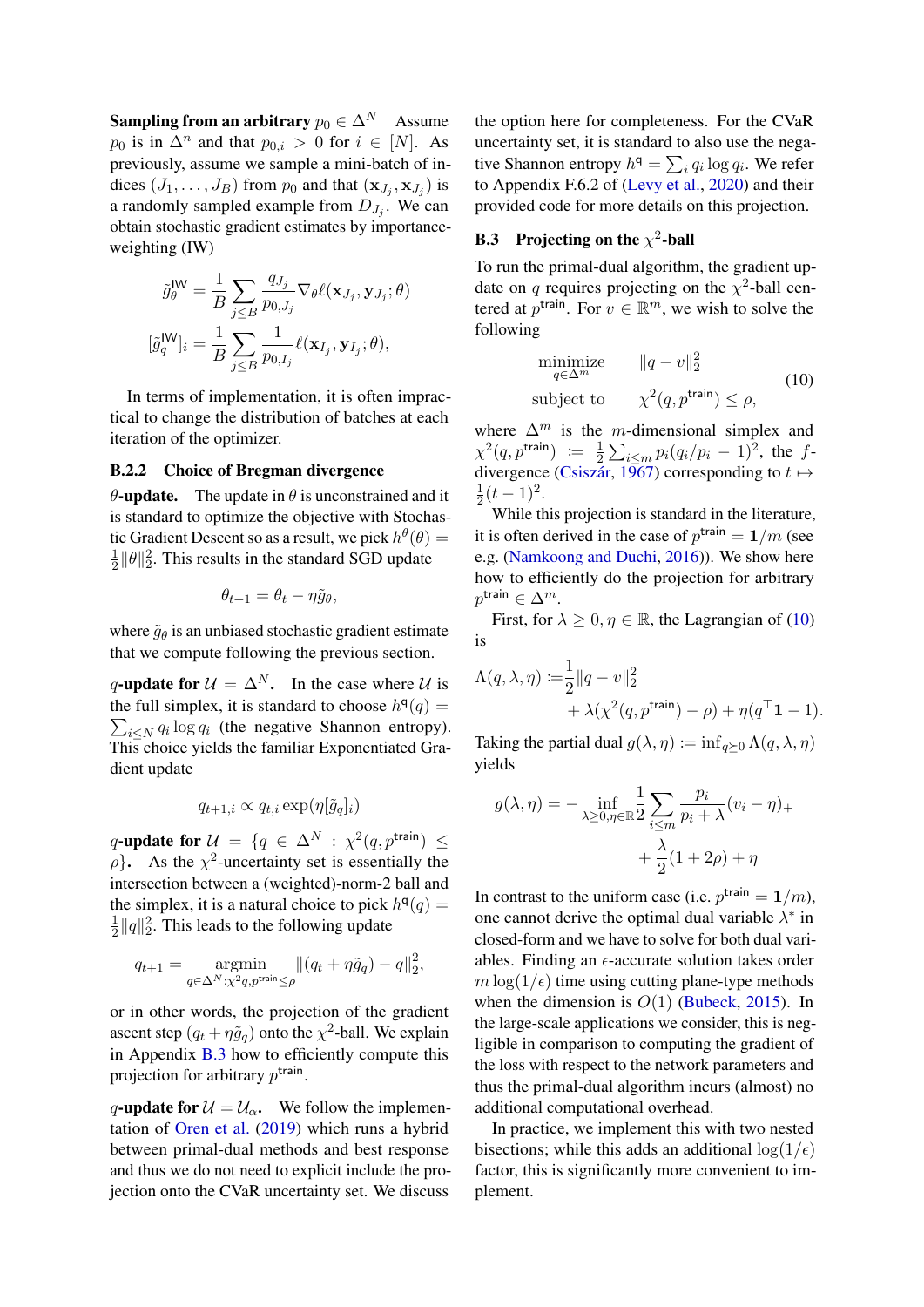<span id="page-13-0"></span>

<span id="page-13-2"></span>

| related | #sents  | diverse | #sents  |
|---------|---------|---------|---------|
| hel     | 4,509   | bos     | 5,664   |
| aze     | 5,946   | mar     | 9,840   |
| glg     | 10,017  | hin     | 18,798  |
| slk     | 61,470  | mkd     | 25,335  |
| cse     | 103,093 | e11     | 134,327 |
| tur     | 182,470 | fra     | 192,304 |
| por     | 184,755 | bul     | 174,444 |
| rus     | 208,458 | kor     | 205,640 |

Table 5: Number of training sentences in the TED related and diverse sets respectively.

We present the number of training sentences in the TED datasets in Tab. [5.](#page-13-2) The number of training sentences in the WMT dataset is 2.5M (deu), 1.8M (fra), 512,608 (tam) and 195,762 (tur).

## <span id="page-13-1"></span>D Preprocessing and Training Details

We describe the preprocessing and training details in this section.

Preprocessing We download WMT datasets from the WMT official websites<sup>[4](#page-13-3)</sup>. The TED data is downloaded from the  $link^5$  $link^5$  provided by [Wang](#page-10-3) [et al.](#page-10-3) [\(2020a\)](#page-10-3). We learn sentencepiece [\(Kudo and](#page-9-17) [Richardson,](#page-9-17) [2018\)](#page-9-17) for English and other languages respectively. Specifically, we combine all the English sentences from individual parallel datasets. Following [Arivazhagan et al.](#page-8-2) [\(2019\)](#page-8-2), we also resample the sentences of other languages based on the temperature-based distribution ( $\tau = 5$ ) to learn the vocabulary. For TED, the vocabulary sizes for English and other languages are set to be 10K and 30K respectively. For WMT, the vocabulary sizes for English and other languages are set to be 24K and 34K respectively. We also remove sentences in the training data that are longer than 250 tokens after bpe. For validation set, to ensure the validation loss are fairly comparable across different languages, we cap the number of the sentences in the validation set to be the same for each language (800 for TED and 1,500 for WMT).

Training details The hyperparameters of Transformer models are described in Tab. [6.](#page-13-5) For all experiments, we adopt the Adam optimizer [\(Kingma](#page-9-22)

<span id="page-13-5"></span>

| Models               | small | base |
|----------------------|-------|------|
| $d_{\text{model}}$   | 512   | 512  |
| $d_{\text{hidden}}$  | 1024  | 2048 |
| $n_{\text{layers}}$  | 6     | 6    |
| $n_{\text{heads}}$   | 4     | 8    |
| $p_{\text{dropout}}$ | 0.3   | 0.3  |

Table 6: Basic hyper-parameters of Transformer.

[and Ba,](#page-9-22) [2014\)](#page-9-22) using  $\beta_1 = 0.9, \beta_2 = 0.98, \epsilon =$  $1e - 8$ . We set the label smoothing as  $0.1<sup>6</sup>$  $0.1<sup>6</sup>$  $0.1<sup>6</sup>$ . For ERM models, we use the default learning rate scheduling. The learning rate is scheduled using inverse\_sqrt with a maximum learning rate of 5e−4 and 2e−4 (following [\(Wang et al.,](#page-10-3) [2020a\)](#page-10-3)) for WMT and TED respectively. The warmup steps is set to be 4000 for both datasets. For  $\chi$ -IBR , because the training distribution is dynamically changing across epochs, we use step learning rate decay to retain a higher learning rate during training. Specifically, we use the same maximum learning rate and warm up steps as ERM, but decay the learning rate by half every 100K training steps for both datasets. Recall that we use exponential moving average to compute the historical loss values, and we set the hyperparameter  $\lambda$  to be 0.1 throughout. We train on 4 and 8 V100 GPUs for TED and WMT experiments respectively. The training time for one experiment takes around 1 - 2 days.

<span id="page-13-4"></span><span id="page-13-3"></span><sup>4</sup> e.g. [http://www.statmt.org/wmt18/](#page-9-22)

<sup>5</sup>[https://github.com/cindyxinyiwang/](#page-9-22) [multiDDS](#page-9-22).

<span id="page-13-6"></span> $6$ Note that we also use the label smoothing loss as the baseline loss from trained ERM models